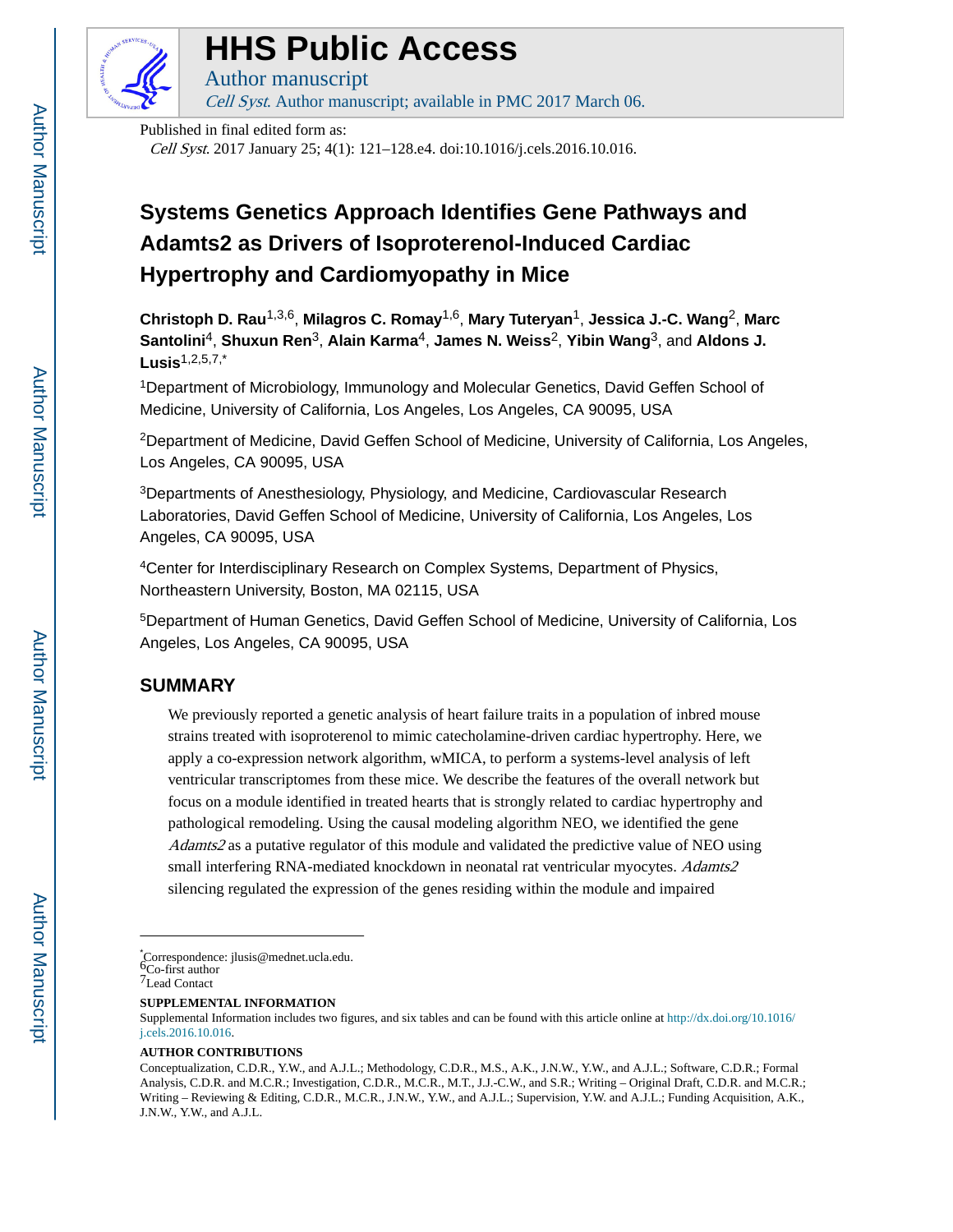isoproterenol-induced cellular hypertrophy. Our results provide a view of higher order interactions in heart failure with potential for diagnostic and therapeutic insights.

### **Graphical abstract**



# **INTRODUCTION**

Heart failure (HF) is a common disorder characterized by impaired heart function, cardiac hypertrophy, and chamber remodeling (Frangogiannis, 2012). Despite reports of significant genetic heritability, genome-wide association studies (GWAS) involving tens of thousands of patients have had only modest success, likely due to the complex, heterogeneous nature of the disease (reviewed in Rau et al., 2015a). These complexities can be minimized in genetic studies of model organisms such as mice, and classical quantitative trait locus (QTL) linkage analyses in mice have identified a number of novel HF-related genes (McNally et al., 2015; Wheeler et al., 2009).

In previous work, we have shown that a GWAS approach can be applied to populations of common inbred strains of mice if associations are corrected for population structure (Bennett et al., 2010). We studied a population of over 100 commercially available inbred strains of mice selected for diversity, constituting a resource that we termed the Hybrid Mouse Diversity Panel (HMDP). The mapping resolution of this approach is at least an order of magnitude better than traditional QTL analyses involving genetic crosses and has led to the identification of novel genes for a number of traits (reviewed in Lusis et al., 2016). We recently applied this approach to identify loci and genes that contribute to HF traits in an isoproterenol (ISO) model, which mimics the chronic β-adrenergic stimulation that often occurs in human HF. Association analyses identified both known and novel genes contributing to hypertrophy, cardiac fibrosis, and echocardiographic traits (Rau et al., 2015b; Wang et al., 2016).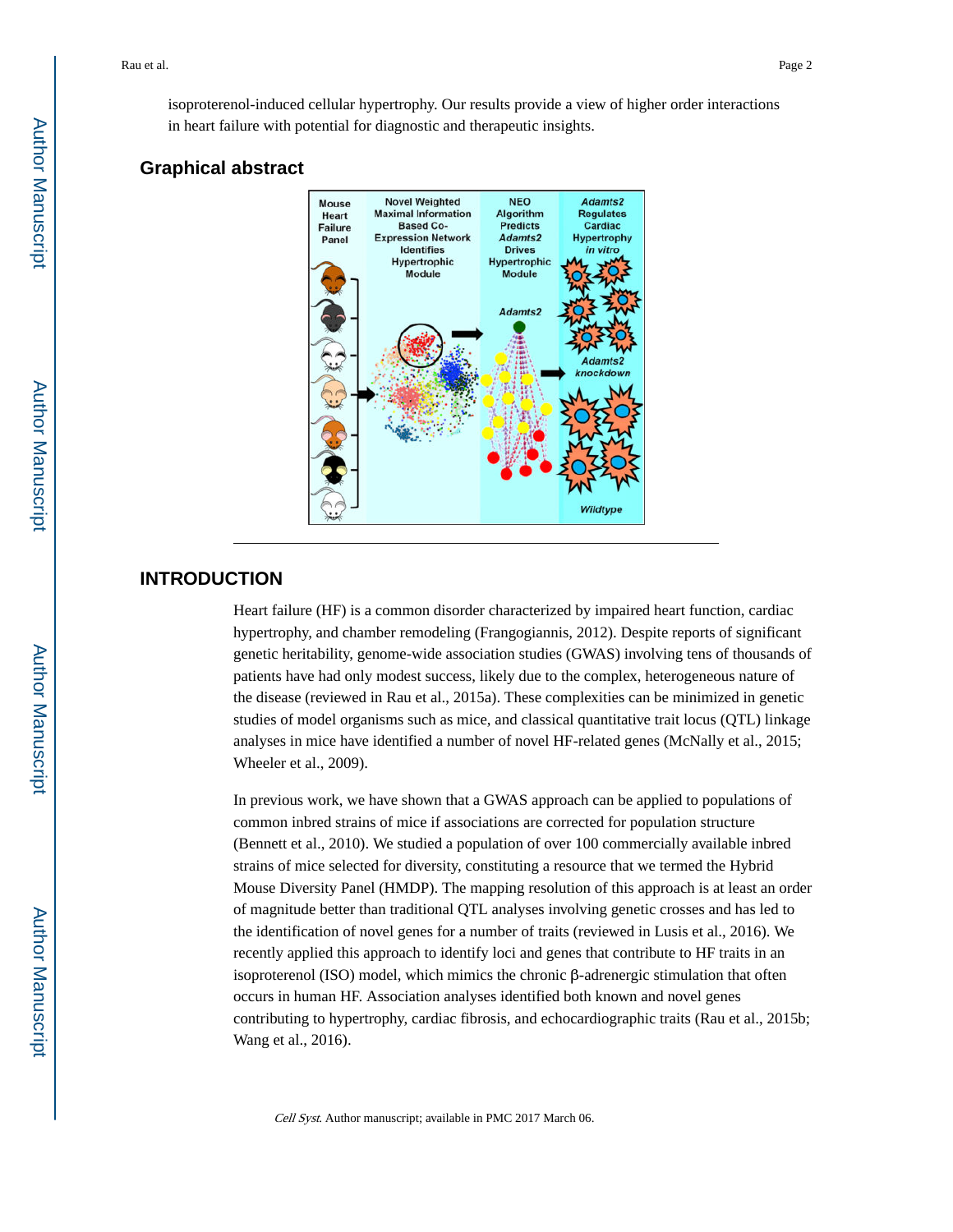We now report an extension of this study in which we seek to understand genes and pathways that contribute to HF through the modeling of biological networks. We apply an improved version of the Maximal Information Component Analysis (MICA) algorithm (Rau et al., 2013), with increased versatility and power, to left ventricular transcriptomes of the HMDP population before and after treatment with ISO to form modules of functionally related genes. Several modules that showed significant association to HF-related phenotypes were identified. We focused our analysis on a module based on treated expression data as it exhibited striking correlations with a number of HF traits and contained several genes previously implicated in HF, such as Nppa and Timp1. We then applied the NEO (Near Edge Orientation) algorithm (Aten et al., 2008) to develop a directed network with predicted causal interactions among the module genes. The results suggested that Adamts2, a metalloproteinase not previously associated with HF, plays a key role in modulating the expression of other genes in the module in response to ISO stimulation. Using an in vitro model, we validated several of these causal links and demonstrated that *Adamts2* expression affected several proxy measurements of cardiac hypertrophy.

# **RESULTS**

### **Gene Network Analysis Using Weighted MICA**

Prior research (Farber, 2013) using the HMDP benefited from the use of systems-level transcriptomics to generate mRNA co-expression networks. We previously reported an unbiased gene network construction algorithm, termed MICA, which has several conceptual improvements over traditional co-expression methods in that it captures both linear and nonlinear interactions within the data and allows genes to be spread proportionally across multiple modules (Rau et al., 2013). Previous research on gene networks (Langfelder and Horvath, 2008) has shown that weighted network construction algorithms, in which all edges are included in the analysis, have greater versatility and power than unweighted algorithms, in which edges are included or excluded based on a hard threshold. Therefore, we have improved upon our original algorithm (STAR Methods) and developed a modified, weighted form of MICA, which we term wMICA. We describe here the first application of wMICA to the analysis of HF, using gene expression data across inbred strains of mice from the HMDP HF study.

Left ventricular tissue from the HMDP was processed using Illumina Mouse Ref 2.0 gene expression arrays. Probes were filtered for transcripts that were significantly expressed in at least 25% of samples and had a coefficient of variation of at least 5%. This resulted in a final set of 8,126 probes, representing 31.6% of the total probes on the array. Three gene networks, with 20 modules each, were generated from these data: one based only on transcripts from the untreated hearts, one based only on the treated hearts, and a third based on the change in gene expression between these two conditions (Data S1).

Two measures were used for the preliminary analyses of these networks. We calculated significant Gene Ontology (GO) enrichments within each of these modules at several module membership cutoffs, using the Database for Annotation, Visualization and Integrated Discovery (DAVID). Significant enrichment for one or more GO terms suggests that the module represents a collection of genes that are biologically related to one another and are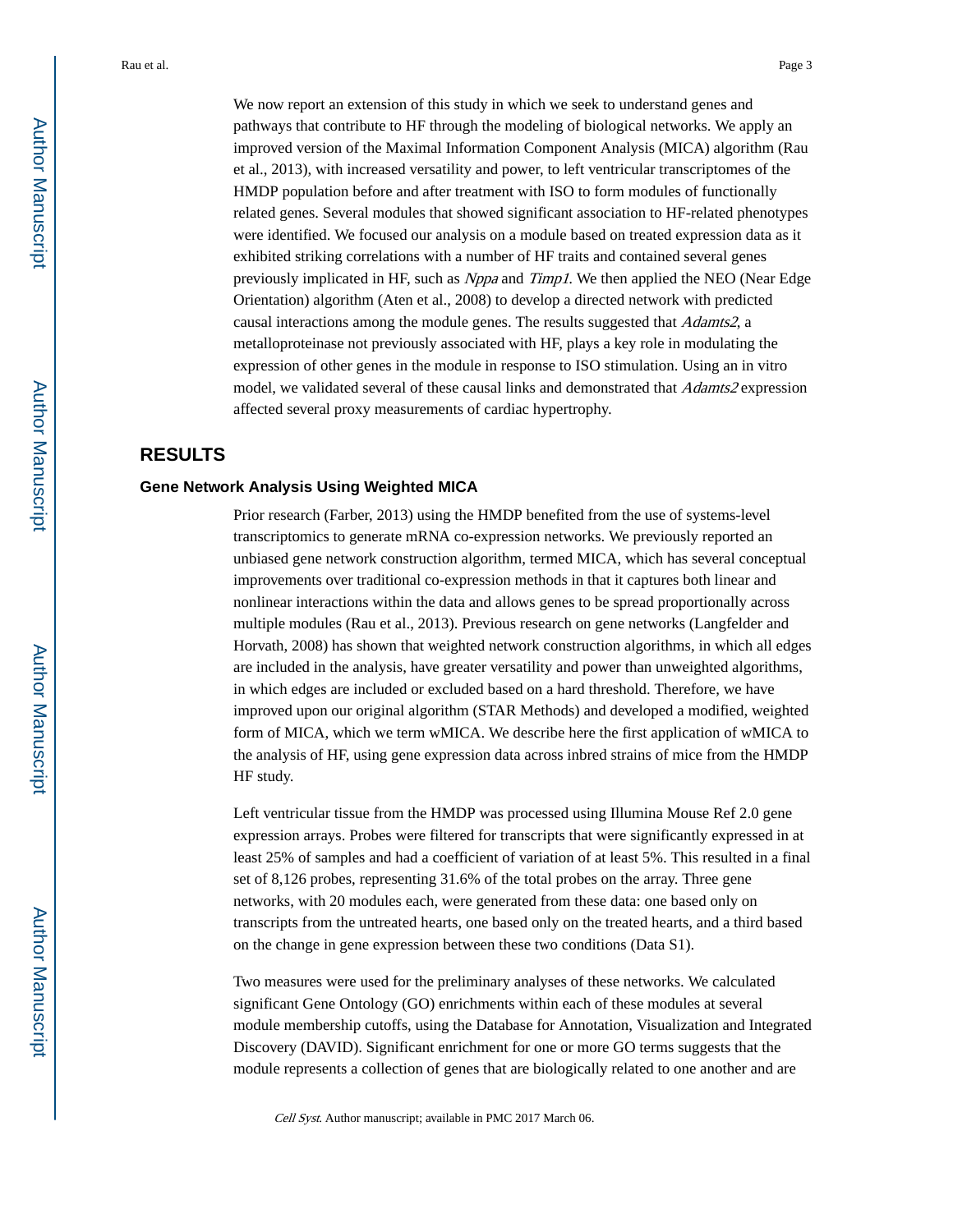less likely to be an artifact of the module identification process. We also used principalcomponent analysis (PCA) to identify the first principal component (often called the "eigengene") of each module. This eigengene can be correlated to HF-related phenotypes to identify modules that, as a whole, are most likely related to specific features of cardiac pathogenesis. As wMICA allows genes to reside within multiple modules, we used a weighted PCA algorithm to calculate the first *weighted* principal component of each module based on each gene's module membership. The weighted eigengene was then correlated to a number of HF-related phenotypes from the HMDP panel. They include seven organ weights, eight echocardiographic parameters, and five plasma traits that, in conjunction with either an organ weights or functional parameters, suggest a change in metabolism status associated

#### with HF.

### **Heart Failure Co-expression Networks**

**MICA Modules Generated from Untreated Left Ventricular Tissue—**Three MICAgenerated modules were observed to have very strong (DAVID score > 7) enrichments, while five other modules showed significant (score  $>$  3) enrichments. Only a single module (not one of the eight with strong enrichments to a GO category) had even suggestive ( $p <$ 0.01) correlations to an HF-related phenotype. Therefore, the co-expression gene modules identified in the pre-treated hearts appear to have limited correlation with susceptibility to HF.

**MICA Modules Generated from Treated Left Ventricular Tissue—**Thirteen of the modules of the MICA network constructed from treated hearts had significant DAVID enrichments, including three modules  $(3, 4,$  and  $5)$  with enrichment scores greater than 10 (Figure 1A; Table S1). Three modules (1, 5, and 19) contained at least one significant ( $p <$  $10^{-4}$ ) correlation between the eigengene and either an organ weight or echocardiographic parameter (Figure 1B; Figure S1). Four additional modules (4, 12, 15, and 18) contained at least two suggestive  $(p < 0.01)$  correlations between a module and a HF-related trait.

Module 5 has 309 genes that have maximal module membership within the module. It showed strong correlations to 7 of 20 measured HF traits: total heart weight, left and right ventricle weights, left ventricular internal dimension, lung weight, liver weight, and plasma free fatty acids, suggesting a strong relationship between this module and cardiac hypertrophy and HF (Figure 1B). Module 5 also showed highly significant GO enrichments for several biological processes: extracellular matrix ( $p < 10^{-18}$ ), secreted signaling ( $p <$  $10^{-16}$ ), and cell adhesion (p <  $10^{-9}$ ). Of the 47 probes (42 genes) that possess greater than 70% module membership (Figure 2A), 20 genes (47.7%) have previously been described as involved in heart hypertrophy or cardiac remodeling based on transgenic studies in animal models or mendelian forms of HF. These genes include Nppa, a well-known marker of cardiac hypertrophy; Timp1, an extracellular matrix regulator (Barton et al., 2003); and the collagen genes *Col12a1*, *Col14a1*, and *Col6a2*. We further observed three genes (*Pcolce*, Sprx, and Sprx2) that we had previously identified via GWAS as candidate genes for cardiac phenotypes in this panel of mice (Rau et al., 2015b). These features led us to characterize module 5 in greater detail.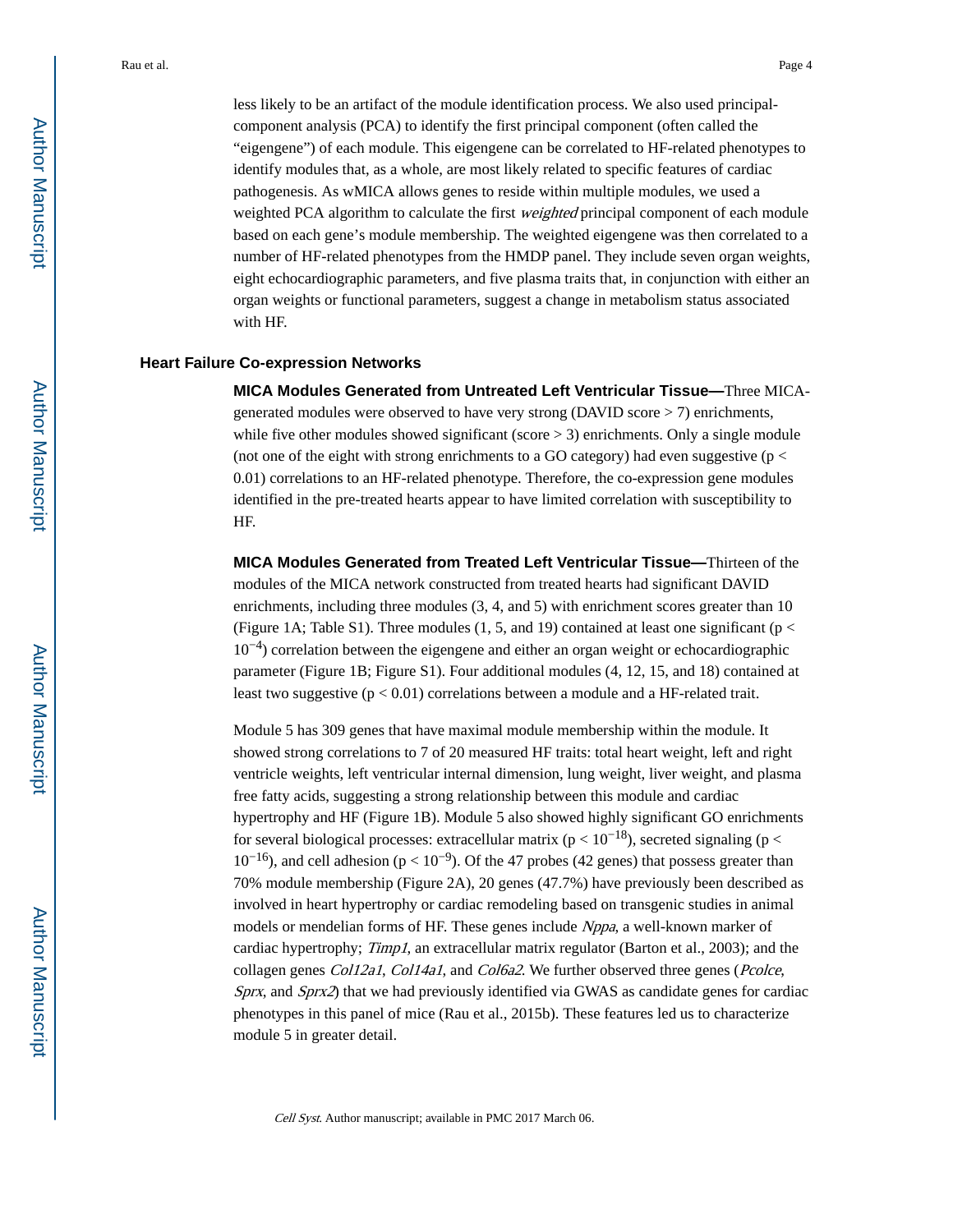**MICA Modules Generated from the Change in Gene Expression between Control and Treated Mice: Delta Network—**We observed the strongest associations between gene modules and GO terms in the MICA network generated from the changes in gene expression induced by ISO and subsequent remodeling, with 11 modules showing significant enrichments. Four of these modules had DAVID scores greater than 10, and two had scores greater than 15. Despite strong enrichments for GO terms, no eigengene/trait correlations for any organ weight or echocardiographic parameter had a p value less than 0.01.

### **Causality Modeling of Modules Using the NEO Algorithm**

Using co-expression networks based on common genetic variation in populations, it is possible to model causal interactions and orient edges. The NEO (Aten et al., 2008) algorithm uses SNPs as anchors to infer directionality between SNP/gene/gene triads based on several possible models (Figure 2B). We applied the NEO algorithm to the largest connected components of the core genes of modules 5.

Of the 47 probes in the core network of module 5, 44 had at least one edge with significant directionality (Figure 2C). Genes with directed edges were classified into three categories (reactive, intermediary, and driver) based upon the number of directed edges traveling from the gene of interest to other genes in the module and the number of directed edges traveling from other genes in the module to the gene of interest (Table S2). We observed 12 "reactive" genes in which 75% or more of their directed edges travel to the gene from other genes in the module. The most reactive gene is *Timp1*, an important marker of left ventricular remodeling and HF (Barton et al., 2003), which is predicted to be affected by 18 other genes in the module. Similarly, we classified 12 genes as drivers based on the observation that, at minimum, 75% of their directed edges originate from the gene and travel to other genes in the module. Of the 12 drivers, 3 are notable. The first, Pcolce, a previously reported GWAS candidate gene (Rau et al., 2015b), has 11 outputs representing 26% of the genes in the core of module 5. The second, Nox4, which has a single output to  $Mfap5$ , has been previously established to be a key contributor to oxidative stress during pressure overload (Kuroda et al., 2010). The third driver, the metalloproteinase  $Adamts2$ , has not been previously implicated in HF or muscle development and has the largest number of directed edges within the module, with 23 (56% of module 5 genes) causal and 2 reactive (to the exocytosis regulator Rab15 and the extracellular matrix organizer Ccdc80) edges. Furthermore, Adamts2 showed significant correlations to lung weight (R =  $0.46 \cdot p = 4.6 \cdot 10^{-6}$ ), heart weight (R =  $0.43 \cdot p = 1.5 \cdot 10^{-5}$ ), and free fatty acids (R =  $0.43$ , p =  $2.0 \cdot 10^{-5}$ ) after ISO stimulation, and it has both the highest degree (30) and third highest betweenness centrality of any gene within the module. Examination of sequence variation in and near the Adamts2 gene revealed a significant cis-eQTL (expression QTL) but no evidence of alternative splicing or deleterious missense mutations (see Table S4 for a sequence-level analysis of each "driver" gene from this module). Taken together, these results suggest that *Adamts2* is a previously unidentified regulator of cardiac pathology.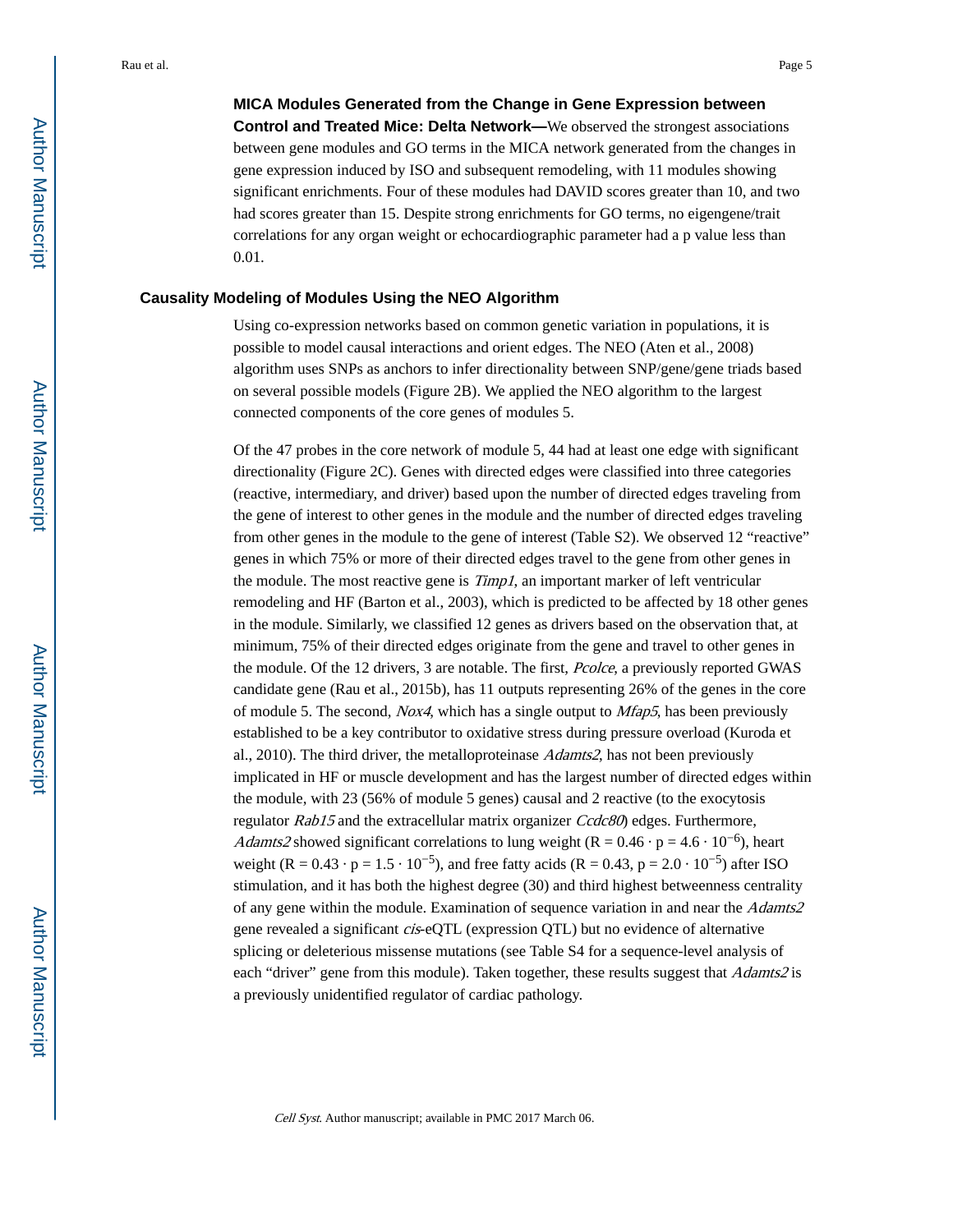### **Validation of the Driver Role of Adamts2 in Module 5 Using Cultured Cardiomyocytes**

To test the NEO-predicted regulation of gene expression by Adamts2, we measured the expression of a set of seven predicted downstream targets residing in module 5, as well as a gene that was not predicted to be a target, the calcium transporter  $Atp2a2$  (Figure 3; Figure S4). These seven genes (Col12a1, Kcnv2, Mfap2, Nppa, Pcolce, Timp1, and Tnc) were selected based on three criteria: strength of predicted relationship to *Adamts2*, number of directed edges in module 5, and previous associations with cardiac function and/or cardiovascular disease (Table S3). Using small interfering RNA (siRNA) to silence Adamts2, we achieved a 28%–45% decrease in Adamts2 expression when compared to transfection control (Figure 3A). We did not observe any consistent changes in Atp2a2 expression upon siRNA knockdown (Figure S2), consistent with the NEO prediction that it is not a target of Adamts2 (Figure 2). In contrast, we observed significant changes in four genes predicted to be targets (Kcnv2, Mfap2, Nppa, and Tnc) (Figure 3), suggesting that Adamts2 acts to regulate their expression under ISO-treated conditions in cardiomyocytes. The failure to observe the predicted responses for the other genes is likely due either to insufficient knockdown of Adamts2 or incorrect prediction by the NEO algorithm.

### **Adamts2 Is a Regulator of** β**-Adrenergic-Induced Cardiomyocyte Hypertrophy In Vitro**

As module 5 is significantly correlated with changes in numerous HF-related traits, we hypothesized that changes in the expression in Adamts2, a predicted driver of module 5, would alter cardiomyocyte size and/or viability in response to ISO. Indeed, following treatment with ISO, cells transfected with the control siRNA nearly doubled in cellular cross-sectional area (Figures 4A and 4B). Cells that expressed less Adamts2 due to siRNA transfection were smaller than scramble-transfected cells following treatment with ISO, being about the same size as the control cells without ISO stimulation (Figures 4A and 4B).

At the molecular level, treatment with ISO induced the expression of the hypertrophic markers Nppa and Nppb, which rose 2.4-fold and 5.7-fold, respectively, in cells transfected with the control siRNA. Knockdown of *Adamts2* strongly impaired these inductions, with Nppa induction reduced by approximately 75% and Nppb expression reduced by approximately 65% (Figures 4C and 4D). The significant response of the hypertrophic markers to relatively modest changes in *Adamts2* expression under an adrenergic stimulus suggests a non-linear relationship between these genes. As such, these findings indicate that Adamts2 acts as a regulator of β-adrenergic-induced cardiac hypertrophy in cardiomyocytes.

# **DISCUSSION**

We report network modeling of the molecular pathways contributing to HF in an ISO-treated mouse model. Prior efforts to analyze transcriptome networks underlying HF and related cardiomyopathies in human studies have met with limited successes, likely due in part to the high degree of heterogeneity of HF etiology and progression in humans (Drozdov et al., 2013; Moreno-Moral et al., 2013). Additionally, human heart samples are generally available only from extremely late-stage HF, masking pathways involved in the initial stages in favor of the reactive pathways. In contrast, by using the HMDP mice, we were able to model networks with minimal environmental heterogeneity. In addition to the conclusions reported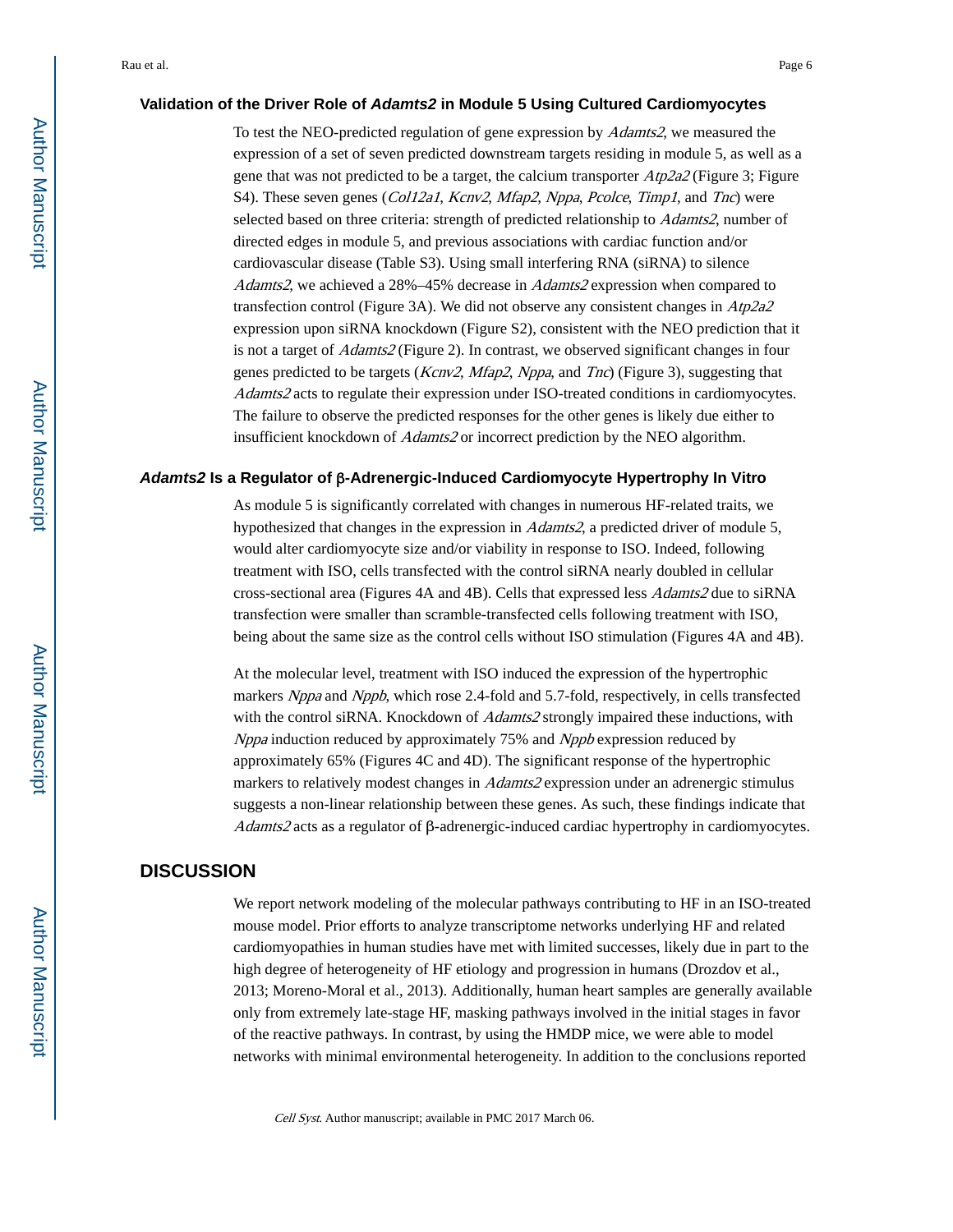here, our weighted module membership tables and network graphs (Data S1) should be useful in exploring how genes or pathways of interest intersect with other genes and pathways involved in HF.

Although we constructed MICA networks from three separate sets of gene expression data, we found that the treated network returned the most relevant modules. The control network had generally weaker GO enrichments and only a single module with even suggestive ( $p <$ 0.01) correlations with organ weights or echocardiographic parameters. The delta network had GO enrichments on par with the treated modules but no significant correlations with the HF phenotypes. Hierarchical clustering analysis revealed that 11 of the 20 modules from the delta network were highly correlated  $(r > 0.8)$  to one another, suggesting that the identified modules in the network are, in fact, largely reflecting a single "mega-module" of genes that have reacted strongly to ISO stimulation but whose underlying genetic variability has been masked to such a degree that they cannot be cleanly differentiated into phenotypically relevant modules. The network based on ISO-treated gene expression, on the other hand, contained well-defined modules strongly enriched for GO categories and very significantly associated with HF traits.

We focused on module 5 of the ISO-treated network in detail since it was significantly correlated with the traits of total heart weight, lung weight, liver weight, and plasma free fatty acids, as well as several functional parameters. Additionally, a total of 15 module-5 genes have been implicated in the development of HF and HF-related traits. Of these, six genes are predicted to be cardioprotective, as deficiencies promote cardiac remodeling (Col14a1 [Tao et al., 2012],  $Dkk3$  [Bao et al., 2015], and Timp1 [Ikonomidis et al., 2005]) or decrease angiogenesis and neovascularization (Olfml3 [Miljkovic-Licina et al., 2012], Srpx2 [Miljkovic-Licina et al., 2009], and *Ptn* [Li et al., 2007]). In contrast, six genes are probably maladaptive, as their overexpression leads to increases in cardiac remodeling (Col6a2 [Grossman et al., 2011], Cx3cl1 [Xuan et al., 2011], Egfr [Messaoudi et al., 2012], Pcolce [Kessler-Icekson et al., 2006], and *Tnc* [Nishioka et al., 2010]), oxidative stress (*Nox4*), or fibrosis (Itga11 [Talior-Volodarsky et al., 2012]) during HF. The remaining four genes have been implicated in the development of vascular disorders such as generalized arterial calcification of infancy (Enpp1 [Hofmann Bowman and McNally, 2012]) or thoracic abdominal aneurysm (Mfap5 [Barbier et al., 2014]). Two genes have been implicated in cardiovascular development through the regulation of ventricular morphogenesis (Fbln1) [Cooley et al., 2012]) or cardiac valve formation (*Snai1* [Tao et al., 2011]).

Despite the fact that ISO activates the neurohormonal signaling cascade, many of the genes residing within module 5, with the exception of Nppa, are not directly related to canonical βadrenergic signaling. Rather, approximately one third (29%) have been previously implicated in inflammatory signaling, integrin signaling, or transforming growth factor β (TGF- $\beta$ ) signaling. Four genes (*Cx3cl1*, *Capn5*, *Cercam*, and *Ccdc80*) are related to the activation of inflammatory signaling. In particular, an inhibitor of Cx3cl1, known as fractalkine, suppresses progression of HF in both MI (myocardial infarction) and TAC (tranverse aortic constriction) models (Xuan et al., 2011). Five module-5 genes (Comp, Fbln1, Itga11, Svep1, and Tnc) either have direct interactions with integrins expressed on the cardiomyocyte surface or are integrin proteins. In addition, several module-5 genes interact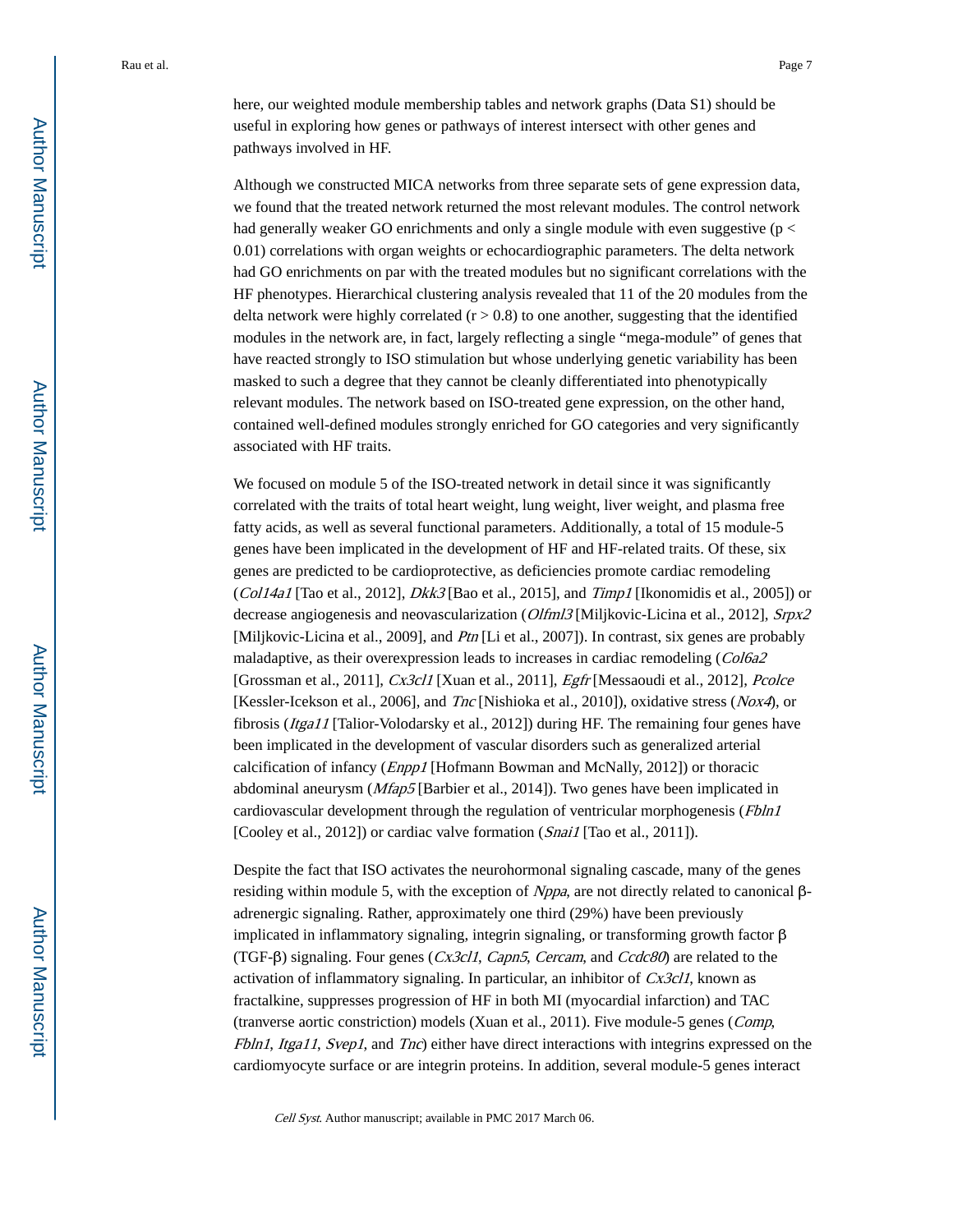with proteins known to contribute to integrin signaling, including fibrillin  $1 \left(M \frac{fap}{2} \right)$  and Mfap5; Hanssen et al., 2004), decorin (Col14a1; Ehnis et al., 1997), fibronectin (Col6a2; Tillet et al., 1994), and  $FAK (Srpx2)$ , Tanaka et al., 2009). Thus, it seems likely that integrinmediated signaling plays a role in ISO-induced stress responses and subsequent pathology.

TGF-β signaling plays an important role in the pathogenesis of cardiac remodeling through its effects on cardiomyocytes, immune cells, and mesenchymal cells (Dobaczewski et al., 2011), and 13 of the module-5 genes are directly involved in TGF-β signaling, with four genes, including Pcocle (Moali et al., 2005), which activated or enhanced signaling; and two, including *Dkk3*, which antagonize signaling. They also include downstream targets of TGF-β signaling such as: Enpp1 (Goding et al., 2003), Fbln1 (Chen et al., 2013), Nox4 (Yan et al., 2014), Timp1 (Hall et al., 2003), and Tnc (Jinnin et al., 2004).

Using NEO causal modeling, we identified Adamts2 as a key driver of module 5. Adamts2 is a member of the "disintegrin and metalloproteinase with thrombospondin motifs" family of metalloproteases (Tortorella et al., 2009). Mutations in Adamts2 can cause the disorder Ehler Danlos Type VIIC, characterized by severe skin fragility and joint laxity (hyperextensibility) (Porter et al., 2005). Using siRNA knockdown of Adamts2 in cardiomyocytes, we validated five novel targets of *Adamts2*, including *Kcnv2*, *Mfap2*, *Tnc*, Nppa, and Nppb. Of these, Tnc, Nppa, and Nppb are currently associated with the development of HF, while Kcnv2 and Mfap2 are two novel genes not previously associated with HF.

While the direct molecular mechanism by which *Adamts2* expression acts to regulate these five target genes is unknown, recent work has suggested that Adamts2 may act as a upstream regulator of TGF-β signaling through direct cleavage of the proteins TGF-β RIII and DKK3 (Bekhouche et al., 2016). Dkk3, a known cardioprotective molecule in HF also resides within module 5. Using siRNA knockdown of *Adamts2* in neonatal rat ventricular cardiomyocytes (NRVMs), we showed that expression of Adamts2 is crucial to ISO-induced cardiac hypertrophy in vitro, possibly due to its regulation of *Dkk3* cleavage.

In summary, network modeling of expression data across a diverse population of mice exposed to ISO identified a co-expressed group of genes strongly associated with HF traits. Furthermore, causal modeling revealed Adamts2 to be a key regulator of the module and of cardiac hypertrophy. It is likely that the ISO-induced cardiac pathology reflects only some aspects of the complex spectrum of human heart disease, and it will be of interest to compare our results with those generated using other stressors such as the α-adrenergic agonist angiotensin or pressure overload by trans-aortic constriction. It will also be of interest to compare networks generated in animal models with those observed in human studies.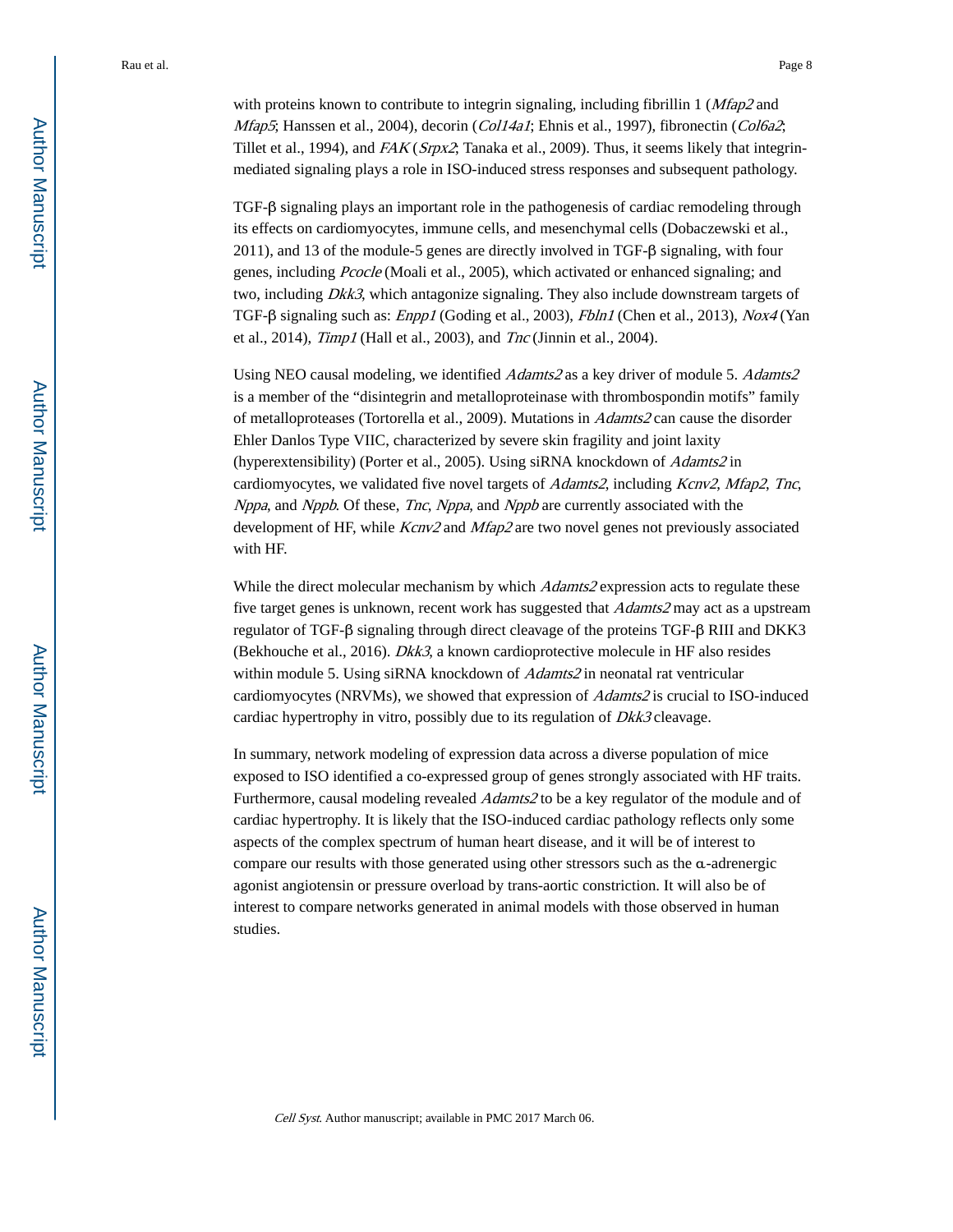# **STAR+METHODS**

# **KEY RESOURCES TABLE**

| <b>REAGENT or RESOURCE</b>                                        | <b>SOURCE</b>                                    | <b>IDENTIFIER</b>                 |  |
|-------------------------------------------------------------------|--------------------------------------------------|-----------------------------------|--|
| Chemicals, Peptides, and Recombinant Proteins                     |                                                  |                                   |  |
| <b>SYBRFast Master Mix</b>                                        | <b>KAPA</b>                                      | KK4611                            |  |
| Lipofectamine RNAimax                                             | ThermoFisher Scientific                          | 13778150                          |  |
| DMEM with pyruvate                                                | Fisher                                           | MT-10-013-CV                      |  |
| FBS PREMIUM CELLGRO<br>500ML                                      | Fisher                                           | MT35015CV                         |  |
| Penicillin/Streptomycin                                           | Fisher                                           | MT-30-002-CI                      |  |
| <b>ITS</b>                                                        | Fisher                                           | CB-40351                          |  |
| Isoproterenol                                                     | Sigma                                            | 16504                             |  |
| QIAzol                                                            | <b>QIAGEN</b>                                    | 79306                             |  |
| Isopropyl Alcohol                                                 | Sigma                                            | 19516                             |  |
| Ethanol                                                           | Sigma                                            | E7023                             |  |
| <b>Osmotic Micropumps</b>                                         | Alzet                                            | 1004                              |  |
| <b>Critical Commercial Assays</b>                                 |                                                  |                                   |  |
| Reverse Transcription Kit                                         | <b>Applied Biosystems</b>                        | 4374967                           |  |
| miRNAeasy RNA extraction<br>Kit                                   | <b>QIAGEN</b>                                    | 217004                            |  |
| Microarray                                                        | Illumina                                         | Mouse Reference 8 v 2.0           |  |
| Deposited Data                                                    |                                                  |                                   |  |
| <b>HMDP HF Data</b>                                               | Gene Expression Omnibus                          | GSE48760                          |  |
| <b>HMDP</b> Mouse Diversity<br>Array Genotypes                    | http://cgd.jax.org/datasets/diversityarray.shtml | N/A                               |  |
| Experimental Models: Cell Lines                                   |                                                  |                                   |  |
| Neonatal Rat Ventricular<br>Myocytes                              | Primary Cell Culture                             | N/A                               |  |
| Experimental Models: Organisms/Strains                            |                                                  |                                   |  |
| <b>HMDP Strains</b>                                               | Jackson Labs                                     | See Table S1                      |  |
| Rats for NRVM extraction                                          | <b>UCLA</b>                                      | Sprague-Dawley                    |  |
| Recombinant DNA                                                   |                                                  |                                   |  |
| None                                                              | N/A                                              | N/A                               |  |
| Sequence-Based Reagents                                           |                                                  |                                   |  |
| Adamts2 DsiRNA #1                                                 | <b>IDT</b> Tech                                  | RNC.RNAI.N001137622.12.1          |  |
| Adamts2 DsiRNA #2                                                 | <b>IDT</b> Tech                                  | siRNA-2 #RNC.RNAI.N001137622.12.5 |  |
| <b>Negative Scramble Control</b>                                  | <b>IDT</b> Tech                                  | DS NC1                            |  |
| Software and Algorithms                                           |                                                  |                                   |  |
| Weighted Maximal<br><b>Information Component</b><br>Analysis v0.9 | https://github.com/ChristophRau/wMICA            | N/A                               |  |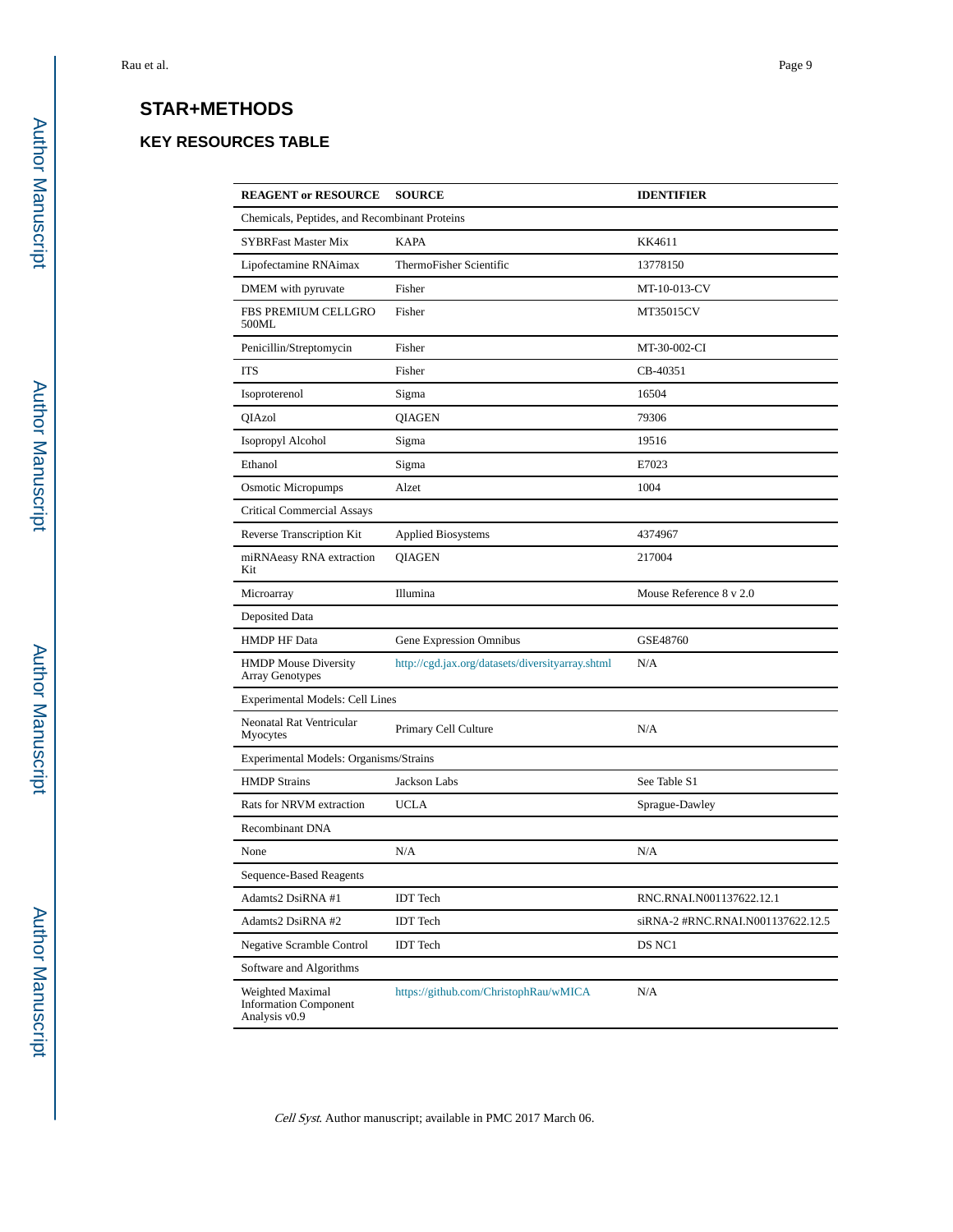| <b>REAGENT or RESOURCE</b>                                                    | <b>SOURCE</b>                                    | <b>IDENTIFIER</b> |
|-------------------------------------------------------------------------------|--------------------------------------------------|-------------------|
| Database for Annotation,<br>Visualization and Integrated<br>Discovery $v$ 6.7 | https://david.ncifcrf.gov/                       | N/A               |
| Near Edge Orientation                                                         | https://labs.genetics.ucla.edu/horvath/aten/NEO/ | N/A               |
| <b>NEOC</b> Normalization                                                     | <b>CRAN</b>                                      | Limma package     |
| comBAT                                                                        | <b>Bioconductor</b>                              | SVA package       |
| Other                                                                         |                                                  |                   |
| qPCR Machine                                                                  | Roche                                            | LightCycler 480   |
| RNA quality control                                                           | Agilent                                          | Bioanalyzer       |

### **CONTACT FOR REAGENT AND RESOURCE SHARING**

Please contact Dr. Aldons J. Lusis, Department of Human Genetics, UCLA for reagents and resources at jlusis@mednet.ucla.edu

### **EXPERIMENTAL MODEL AND SUBJECT DETAILS**

**Animals—**A total of 98 HMDP mouse strains (see Table S6) were obtained from The Jackson Laboratory and then bred at UCLA. Progeny were then studied for HF traits following ISO treatment as previously described (Rau et al., 2015b; Wang et al., 2016). Briefly, Isoproterenol (30 mg per kg body weight per day) was administered for 21 days in 8–10 week old female mice using ALZET osmotic mini-pumps, which were surgically implanted intraperitoneally. All animal experiments were conducted following guidelines established and approved by the University of California, Los Angeles Institutional Animal Care and Use Committee (IACUC) and housed in an IACUC-approved vivarium with daily monitoring by vivarium personnel. Neonatal Rat Ventricular Cardiomyocytes (NRVM) were isolated as previously described (Brown et al., 2005) in accordance with UCLA IACUC guidelines. Briefly, 2–4 day old Sprague-Dawley rats were killed by decapitation, rinsed briefly in ethanol and hearts excised. Ventricles were isolated, and minced in a buffer solution. The buffer solution was removed and replaced with a collagenase-pancreatin solution and incubated at 37°C for 30 min. Myocytes were then separated using a Percoll density gradient.

### **METHOD DETAILS**

**RNA Isolation and Microarray Processing—**Following homogenization of left ventricular tissue samples in QIAzol, RNA was extracted using the QIAGEN miRNAeasy extraction kit, and verified as having a  $RIN > 7$  by Agilent Bioanalyzer. Two RNA samples were pooled for each strain/experimental condition and arrayed on Illumina Mouse Reference 8 version 2.0 chips. Analysis was conducted using the Neqc algorithm included in the limma R package (Smyth, 2005) and batch effects addressed using COMbat (Johnson et al., 2007). In designing our study, we were cautious and distributed the treated and control conditions evenly across our three batches as well as endeavoring to include a diverse set of genetic backgrounds in each batch. Thus, we do not believe that our data suffer from the potential batch artifacts as reported in Nygaard and Rødland, 2016. To check our results,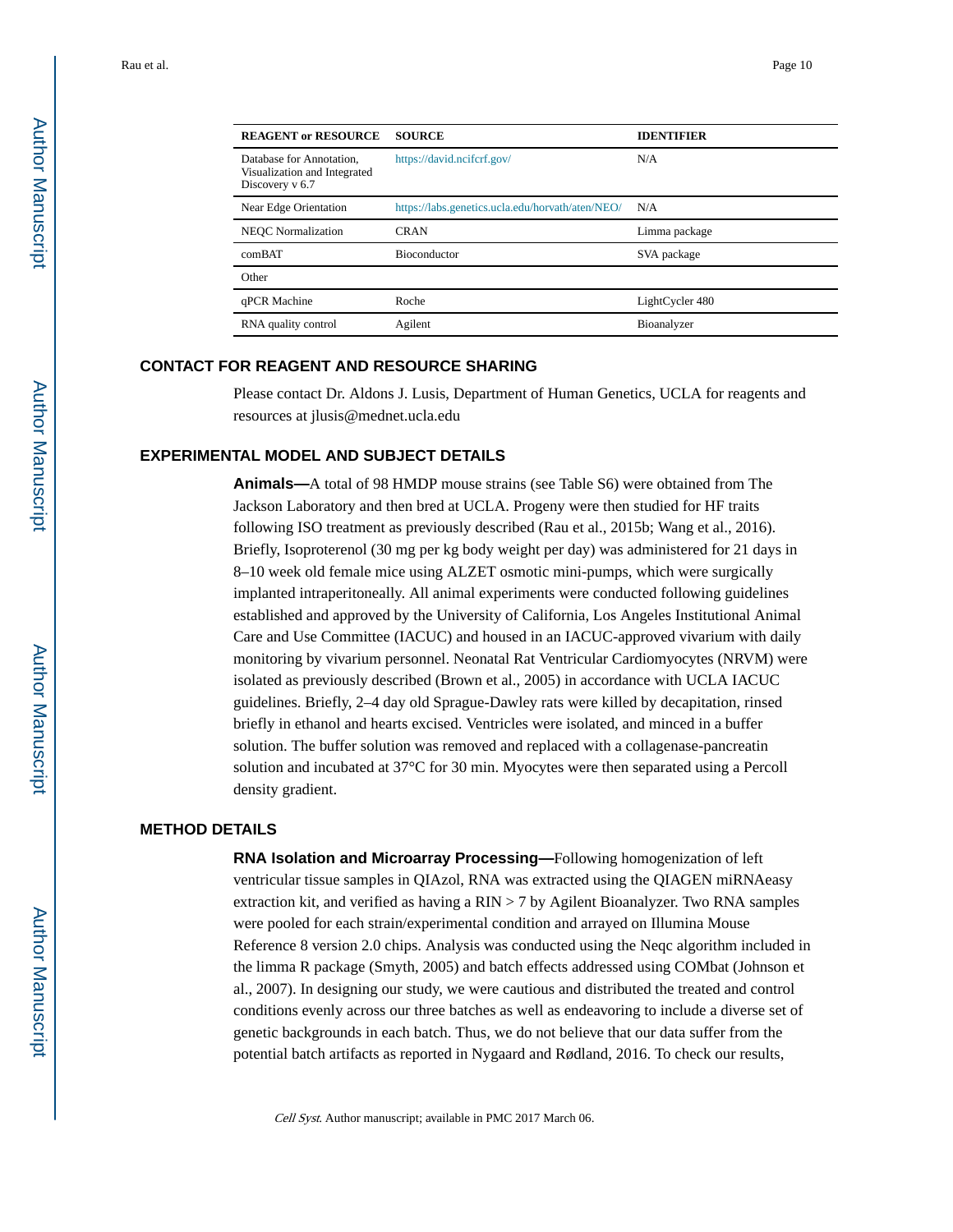however, we used wMICA on data from a single batch of our data and recovered a module similar to module 5 (significance of overlap  $= 5.1E-26$ ) and with similar GO enrichments.

**wMICA—**We used a modified form of Maximal Information Component Analysis (Rau et al., 2013) to form gene networks on the LV transcriptomes generated from the ISO-treated mice. Probes were limited to the 8126 probes which were both expressed in at least 25% of either the untreated or treated data and whose coefficient of variation was greater than 5%. The MICA algorithm consists of two parts. For the first step, relationships between genes are determined using the MINE algorithm (Reshef et al., 2011). For this, we used the MINERVA R package (Albanese et al., 2013) instead of the original Java implementation due to MINERVA's significant improvement in run-time. The second step utilizes the ICMg algorithm (Parkkinen and Kaski, 2010) to determine the proportional module membership for each gene.

Analyses were performed as described (Rau et al., 2013), except that the ICMg algorithm was modified as follows to allow for weighted edges. ICMg is an iterative process in which each edge is independently interrogated for each iteration utilizing Gibbs sampling with the following equation:

$$
P(z_0|\{z\}',\{L\}',\alpha,\beta) \propto \frac{n'_{z_0+\alpha}}{N'+C_{\alpha}} * \frac{(q'_{z_0i_0}+\beta) (q'_{z_0i_0}+\beta)}{(2n'_{z_0}+1+M\beta)(2n'_{z_0}+M\beta)}
$$

where  ${L}^{\prime}$  is the set of all links excluding the one being interrogated,  ${z}^{\prime}$  is the set of module assignments for the links excluding the link being interrogated,  $n<sub>z</sub>$  is the count of links assigned to component z, i and j represent the genes linked by edge  $z_0$  and  $q_{zi}$  counts the module-node co-occurrences between module z and node i. C is the total number of modules, and M is the total number of nodes.  $\alpha$  and  $\beta$  are control parameters that modify the overall distribution of module sizes and the average module membership per gene per module. To allow for weighted edges, we altered how the matrix  $q$  was updated. Previously, and  $q_{zj}$  were incremented by 1 each time an edge was placed into a module in an iteration. Instead, we increased these entries in the  $q$  matrix by the MIC score of the edge  $(L_{ij})$ , and instead of dividing q by the number of iterations in order to get the proportional module memberships for each gene within each module, we divided each element of  $q$  by its respective column sum.

Weighted principle components ("eigengenes") of each module were determined through the use of the dudi.pca function from the ade4 R package (Chessel et al., 2004) and compared to HF-related phenotypes using the heatmap function of WGCNA (Langfelder and Horvath, 2008). For all control variables, the standard values were used.

**eQTL Analysis—**All strains in this study have been previously genotyped using the Mouse Diversity Array (Rau et al., 2015c), which contains over 200,000 high-quality, informative SNPs. eQTLs were calculated for 13,155 expressed genes using the Efficient Mixed Model Association algorithm (Kang et al., 2008) which accounts for the population structure among the strains using the following model: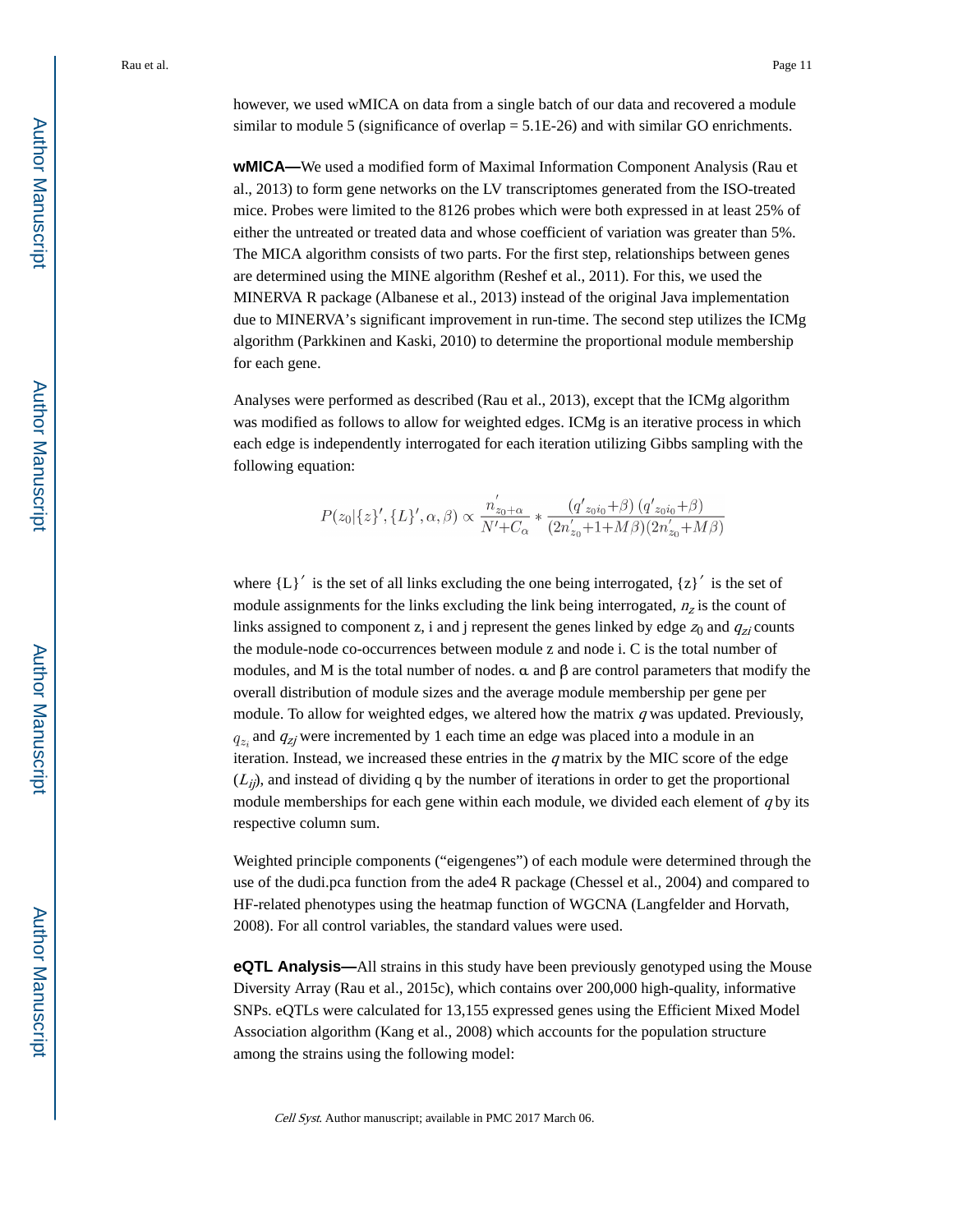$y=1nm+xb+u+e$ 

where m is the mean, b is the allele effect of the SNP,  $x$  is the  $(nx1)$  vector of observed genotypes of the SNP (using additive coding of 0,0.5,1), u is the random effects due to genetic relatedness with  $var(u) = \sigma_u^2 K$ , and e is the random noise with  $var(e) = \sigma_e^2 I$ . K denotes the identity-by-state kinship matrix estimated from all the SNPs, I denotes the (n×n) identity matrix, and 1n is the  $(n\times1)$  vector of ones. Both u and e follow normal distributions. We estimated  $\sigma_n^2$  and  $\sigma_e^2$  using restricted maximum likelihood (REML) and computed p values using the standard F test to test the null hypothesis  $b = 0$ . Spot checking of 100 probe QQ plots was performed and all appeared normal.

**NEO—**The Network Edge Orienting (NEO) R software package (Aten et al., 2008) uses transcriptome and genotype information to infer a causal link between two genes. We applied this analysis to the genes of several modules identified as being significantly associated with phenotypes of interest. For each edge contained within the module, NEO was performed using those two genes and any SNP for which either gene had an eQTL (*cis* or trans) with a p value of less than 1E-4. Default parameters for NEO was used as originally described (Aten et al., 2008) in which NEO estimates the likelyhoods of all local structural equation models and returns a Local Edge Orientation (LEO) likelyhood score between nodes(genes) A and B., and we kept any SNP/gene/gene combination which yielded a LEO\_NB.AtoB or LEO\_NB.BtoA score greater than 0.75 and for which mlogp.M.AtoB or mlogp.M.BtoA was less than 0.05.

Prior work (Kang et al., 2008) has demonstrated that for the HMDP, 4.1E-6 is the correct significance threshold for a single genome-wide trait, and this threshold was used for transeQTLs. For cis-eQTLS, our significance threshold of 3.6E-4 was calculated using a FDR of 5% for all SNPs which lay within 1 Mb of a probe used in this study (roughly 100 SNPs/ probe), using standard permutation analysis methods (total of 100 permutations of all data).

To make a final determination of edge orientation, we examined all SNP/gene/gene combinations kept in the above step. For each edge, we examined only combinations that included that edge. If all of the combinations were either "forward" (gene A affects gene B) or "reverse" (gene B affects gene A), then the edge was classified as either "forward" or "reverse," respectively. Otherwise, the difference between the sum of the LEO\_NB.AtoB scores (for the "forward" combinations) and the sum of the LEO\_NB.BtoA scores (for the "reverse" combinations) was determined. If this difference was larger than 1, then the edge was classified as either "forward" or "reverse" (depending on which sum was larger). Otherwise, the directionality of the edge could not be determined and it was classified as "undirected."

**Cell Culture and Treatments—**Following isolation, NRVM were plated in DMEM containing 10% Fetal bovine serum (FBS) and 1% antibiotics overnight. For the rest of the culture period the cells were maintained in DMEM containing 1% ITS (Fisher – CB-40351)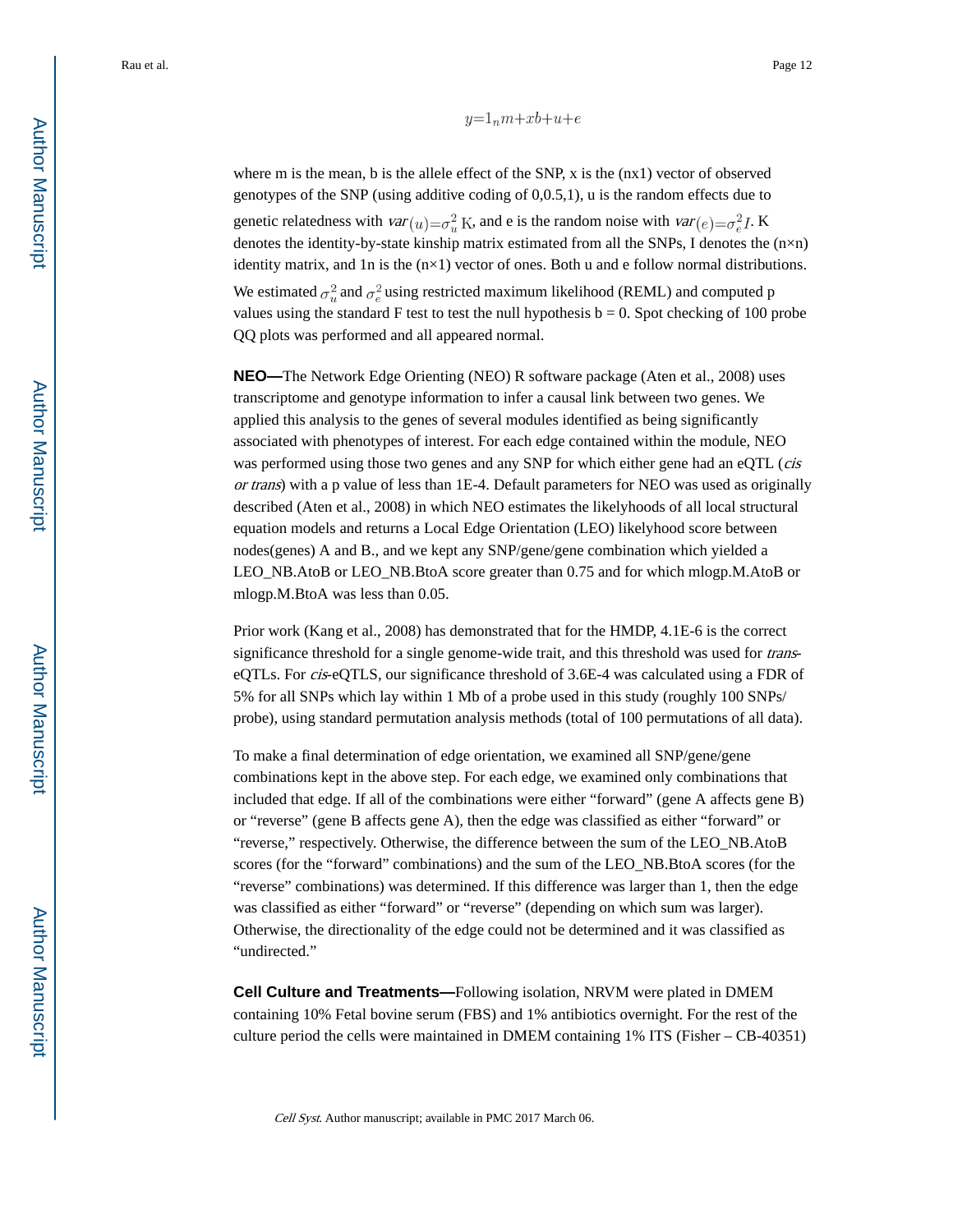and 1% antibiotics. For some studies cells were treated with 60uM Isoproterenol (Sigma – I6504) for 48 hr.

Adamts2 knockdown experiments were performed using IDT DsiRNA (Adamts2 siRNA –1) # RNC.RNAI.N001137622.12.1, Adamts2 siRNA-2 #RNC.RNAI.N001137622.12.5, Negative Control – DS NC1) at the indicated concentrations. All transfections were performed with Invitrogen Lipofectamine RNAimax reagent.

**cDNA Synthesis and qRT-PCR—**Total RNA isolation from NRVMs was performed by phenol-chloroform extraction using QIAzol lysis reagent (QIAGEN – 79306). RNA was quantified using a Nanodrop UV-Vis Spectrophotometer prior to cDNA synthesis. mRNA reverse transcription was performed using the Applied Biosystems High-Capacity cDNA Reverse Transcription Kit (Thermo-Fisher Scientific – 4374967). Quantitative PCR was performed using the KAPA SYBRFast Master Mix in a Roche LightCycler 480 instrument. Analysis was performed using the Lightcycler 480 software, with standard curves and product melt curves performed for every set of gene primers. Primers used for qRT-PCR are provided in Table S5.

### **QUANTIFICATION AND STATISTICAL ANALYSIS**

**Combat—**The significance of overlap between the module 5 constructed from all data as opposed to data from a single batch was calculated using a hypergeometric test with a threshold of significance of  $p < 0.05$ .

**wMICA Module Correlation to Traits—**Correlation and Significance of correlation between the wMICA module eigengenes (the first principle components of the genes within the module) were calculated using the Heatmap function of the WGCNA package(Langfelder and Horvath, 2008), which uses Pearson correlation for its calculations.

**GO Enrichment with DAVID—**All Gene Ontology enrichments were performed using DAVID (Huang et al., 2009). DAVID's enrichments are performed using the EASE algorithm, which is a slightly more conservative form of the Fisher's exact test, in which the upper left quadrant of the  $2\times 2$  Fisher's exact contingency table is reduced by 1. See manuscript text and Tables S1, S2 and S4 for values.

**eQTL Analysis—**Prior work (Kang et al., 2008) has demonstrated that for the HMDP, 4.1E-6 is the correct significance threshold for a single genome-wide trait, and this threshold was used for trans-eQTLs. For cis-eQTLS, our significance threshold of 3.6E-4 was calculated using a FDR of 5% for all SNPs which lay within 1 Mb of a probe used in this study (roughly 100 SNPs/probe), using standard permutation analysis methods (total of 100 permutations of all data). We have previously observed that cis-eQTL at this level are highly conserved in the HMDP (Hasin-Brumshtein et al., 2014).

**NRVMs and qPCR—**See figure legends for n and manuscript text for significance. Significance values were obtained using Student's t test after testing data for normality.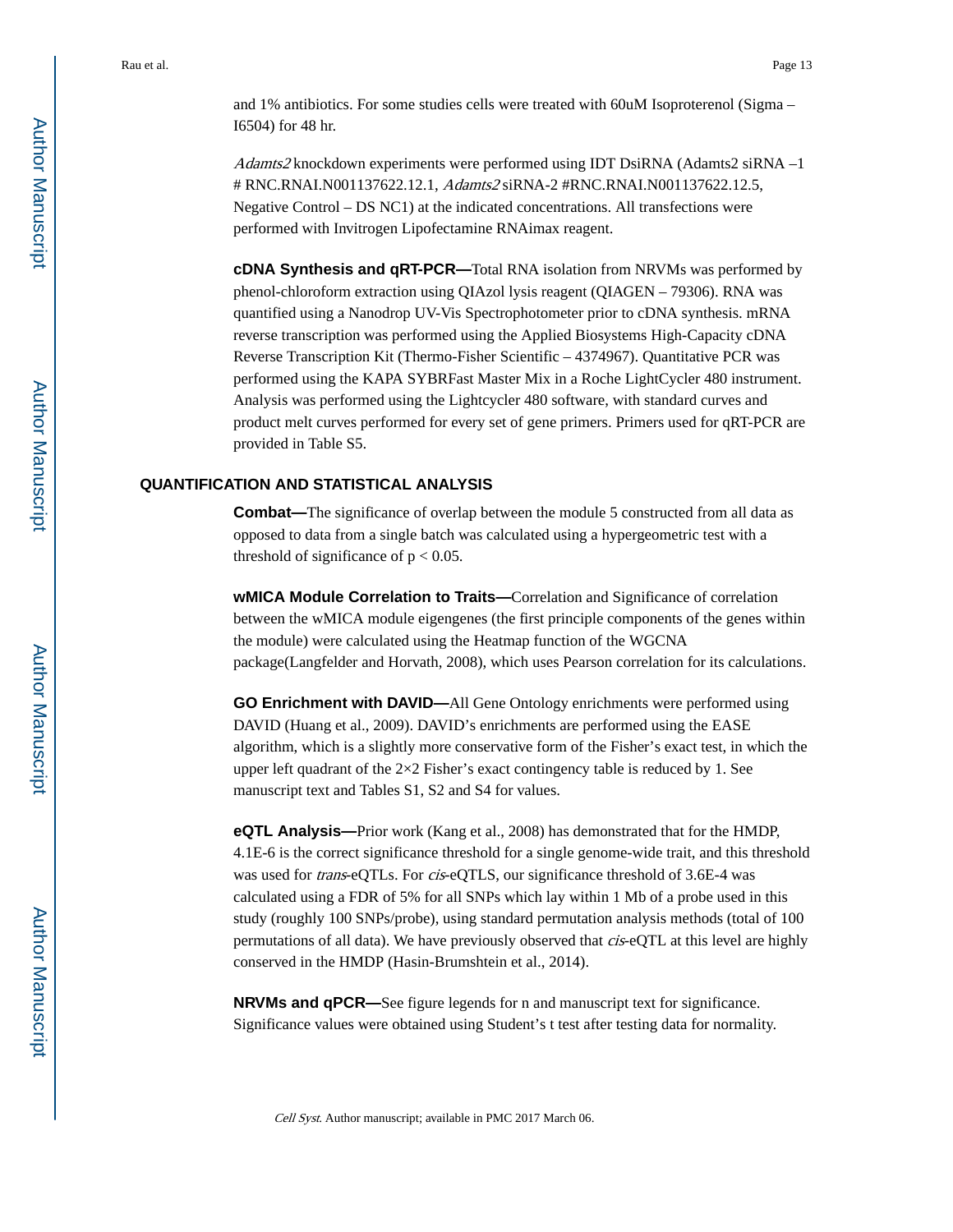# **DATA AND SOFTWARE AVAILABILITY**

**Online Database—**Data S1, containing the co-expression networks and module membership assignments may be accessed on Mendeley Data. doi: [http://dx.doi.org/](http://dx.doi.org/10.17632/ntd85jnwxd.1) [10.17632/ntd85jnwxd.1.](http://dx.doi.org/10.17632/ntd85jnwxd.1)

Microarray data may be accessed at the Gene Expression Omnibus using accession ID: GSE48760.

Phenotypic data may be found on Mendeley Data. doi: [http://dx.doi.org/10.17632/](http://dx.doi.org/10.17632/y8tdm4s7nh.1) [y8tdm4s7nh.1.](http://dx.doi.org/10.17632/y8tdm4s7nh.1)

All phenotypic, expression and eQTL data may also be accessed at [https://](https://systems.genetics.ucla.edu/data/hmdp_hypertrophy_heart_failure) [systems.genetics.ucla.edu/data/hmdp\\_hypertrophy\\_heart\\_failure.](https://systems.genetics.ucla.edu/data/hmdp_hypertrophy_heart_failure)

**wMICA Software Package—**The latest version of the wMICA algorithm may be found at [https://github.com/ChristophRau/wMICA.](https://github.com/ChristophRau/wMICA)

# **Supplementary Material**

Refer to Web version on PubMed Central for supplementary material.

### **Acknowledgments**

This work was supported in part by NIH grants HL110667, HL123295, HL114437, and HL28481. C.D.R. was supported by NIH training grant T32HL69766, J.W. was supported by NIH training grant HL007895, and M.C.R. was supported by Ruth L. Kirschstein National Research Service award T32GM718539. We would like to thank Doug Chapski, Mario Deng, Adriana Huertas-Vazquez, Hrayr Karaguesian, Jonathan Hoffman, Jim O'Hearn, Tom Vondriska, and Nick Wisniewski for fruitful discussions regarding this manuscript.

### **References**

- Albanese D, Filosi M, Visintainer R, Riccadonna S, Jurman G, Furlanello C. Minerva and minepy: a C engine for the MINE suite and its R, Python and MATLAB wrappers. Bioinformatics. 2013; 29:407–408. [PubMed: 23242262]
- Aten JE, Fuller TF, Lusis AJ, Horvath S. Using genetic markers to orient the edges in quantitative trait networks: the NEO software. BMC Syst Biol. 2008; 2:34. [PubMed: 18412962]
- Bao MW, Cai Z, Zhang XJ, Li L, Liu X, Wan N, Hu G, Wan F, Zhang R, Zhu X, et al. Dickkopf-3 protects against cardiac dysfunction and ventricular remodelling following myocardial infarction. Basic Res Cardiol. 2015; 110:25. [PubMed: 25840773]
- Barbier M, Gross MS, Aubart M, Hanna N, Kessler K, Guo DC, Tosolini L, Ho-Tin-Noe B, Regalado E, Varret M, et al. MFAP5 loss-of-function mutations underscore the involvement of matrix alteration in the pathogenesis of familial thoracic aortic aneurysms and dissections. Am J Hum Genet. 2014; 95:736–743. [PubMed: 25434006]
- Barton PJR, Birks EJ, Felkin LE, Cullen ME, Koban MU, Yacoub MH. Increased expression of extracellular matrix regulators TIMP1 and MMP1 in deteriorating heart failure. J Heart Lung Transplant. 2003; 22:738–744. [PubMed: 12873541]
- Bekhouche M, Leduc C, Dupont L, Janssen L, Delolme F, Vadon-Le Goff S, Smargiasso N, Baiwir D, Mazzucchelli G, Zanella-Cleon I, et al. Determination of the substrate repertoire of ADAMTS2, 3, and 14 significantly broadens their functions and identifies extracellular matrix organization and TGF-β signaling as primary targets. FASEB J. 2016; 30:1741–1756. [PubMed: 26740262]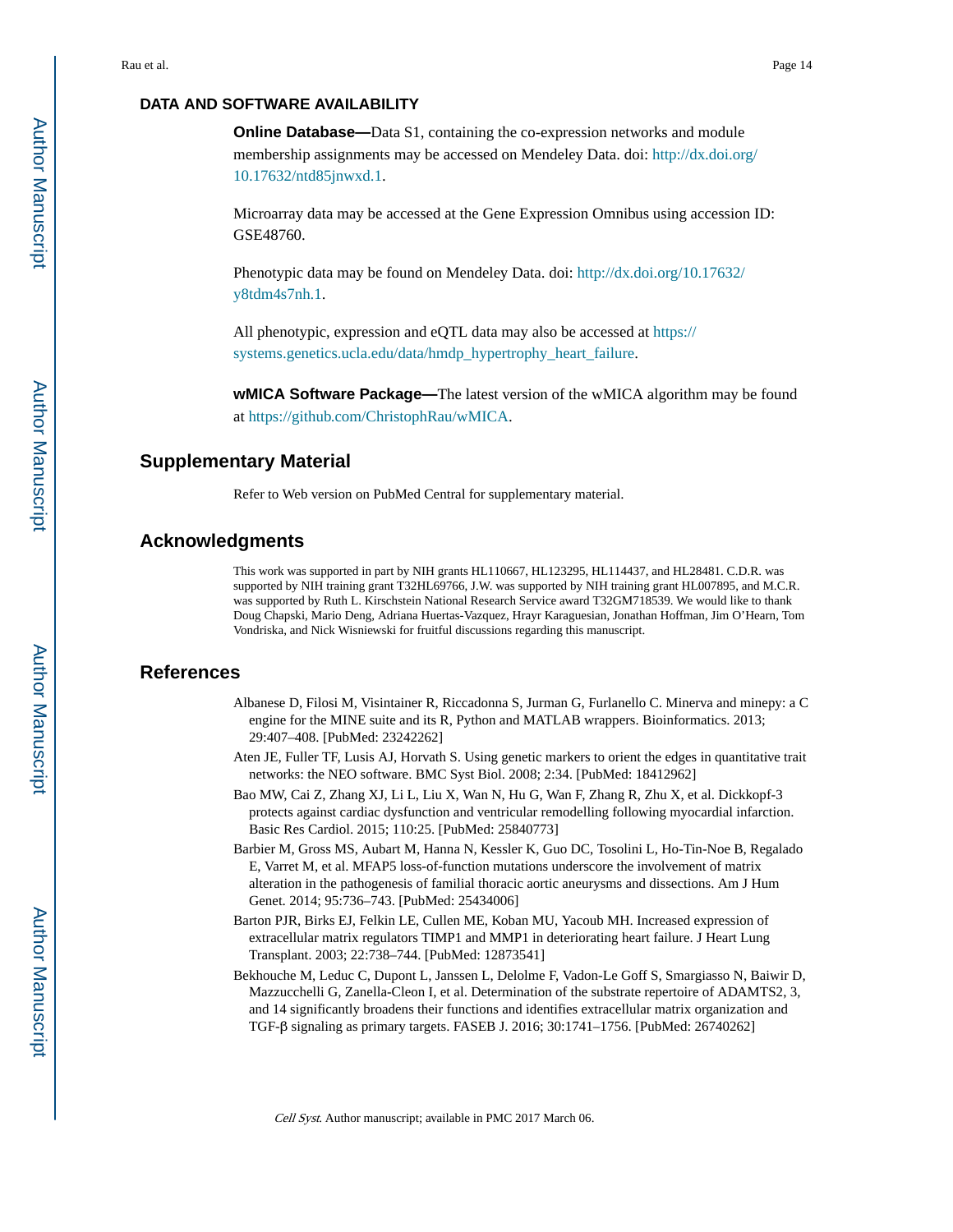- Bennett B, Farber CR, Orozco L, Kang HM, Ghazalpour A, Siemers N, Neubauer M, Neuhaus I, Yordanova R, Guan B, et al. A high resolution association mapping panel for the dissection of complex traits in mice. Genome Res. 2010; 20:281–290. [PubMed: 20054062]
- Brown DA, Beygui RE, MacLellan WR, Laks H, Dunn JC, Wu BM. Modulation of gene expression in neonatal rat cardiomyocytes by surface modification of polylactide-co-glycolide substrates. J Biomed Mater Res A. 2005; 74:419–429. [PubMed: 15973694]
- Chen L, Ge Q, Black JL, Deng L, Burgess JK, Oliver BGG. Differential regulation of extracellular matrix and soluble fibulin-1 levels by TGF-β in airway smooth muscle cells. PLoS ONE. 2013; 8:e65544. [PubMed: 23762390]
- Chessel D, Dufour AB, Thioulouse J. The ade4 package I: One-table methods. R News. 2004; 4:5– 10.
- Cooley MA, Fresco VM, Dorlon ME, Twal WO, Lee NV, Barth JL, Kern CB, Iruela-Arispe ML, Argraves WS. Fibulin-1 is required during cardiac ventricular morphogenesis for versican cleavage, suppression of ErbB2 and Erk1/2 activation, and to attenuate trabecular cardiomyocyte proliferation. Dev Dyn. 2012; 241:303–314. [PubMed: 22183742]
- Dobaczewski M, Chen W, Frangogiannis NG. Transforming growth factor (TGF)-β signaling in cardiac remodeling. J Mol Cell Cardiol. 2011; 51:600–606. [PubMed: 21059352]
- Drozdov I, Didangelos A, Yin X, Zampetaki A, Abonnenc M, Murdoch C, Zhang M, Ouzounis CA, Mayr M, Tsoka S, Shah AM. Gene network and proteomic analyses of cardiac responses to pathological and physiological stress. Circ Cardiovasc Genet. 2013; 6:588–597. [PubMed: 24214729]
- Ehnis T, Dieterich W, Bauer M, Kresse H, Schuppan D. Localization of a binding site for the proteoglycan decorin on collagen XIV (undulin). J Biol Chem. 1997; 272:20414–20419. [PubMed: 9252349]
- Farber CR. Systems-level analysis of genome-wide association data. G3 (Bethesda). 2013; 3:119–129. [PubMed: 23316444]
- Frangogiannis NG. Regulation of the inflammatory response in cardiac repair. Circ Res. 2012; 110:159–173. [PubMed: 22223212]
- Goding JW, Grobben B, Slegers H. Physiological and pathophysiological functions of the ectonucleotide pyrophosphatase/phosphodiesterase family. Biochim Biophys Acta. 2003; 1638:1–19. [PubMed: 12757929]
- Grossman TR, Gamliel A, Wessells RJ, Taghli-Lamallem O, Jepsen K, Ocorr K, Korenberg JR, Peterson KL, Rosenfeld MG, Bodmer R, Bier E. Over-expression of DSCAM and COL6A2 cooperatively generates congenital heart defects. PLoS Genet. 2011; 7:e1002344. [PubMed: 22072978]
- Hall MC, Young DA, Waters JG, Rowan AD, Chantry A, Edwards DR, Clark IM. The comparative role of activator protein 1 and Smad factors in the regulation of Timp-1 and MMP-1 gene expression by transforming growth factor-beta 1. J Biol Chem. 2003; 278:10304–10313. [PubMed: 12525489]
- Hanssen E, Hew FH, Moore E, Gibson MA. MAGP-2 has multiple binding regions on fibrillins and has covalent periodic association with fibrillin-containing microfibrils. J Biol Chem. 2004; 279:29185–29194. [PubMed: 15131124]
- Hasin-Brumshtein Y, Hormozdiari F, Martin L, van Nas A, Eskin E, Lusis AJ, Drake TA. Allelespecific expression and eQTL analysis in mouse adipose tissue. BMC Genomics. 2014; 15:471. [PubMed: 24927774]
- Hofmann Bowman MA, McNally EM. Genetic pathways of vascular calcification. Trends Cardiovasc Med. 2012; 22:93–98. [PubMed: 23040839]
- Huang W, Sherman BT, Lempicki RA. Bioinformatics enrichment tools: paths toward the comprehensive functional analysis of large gene lists. Nucleic Acids Res. 2009; 37:1–13. [PubMed: 19033363]
- Ikonomidis JS, Hendrick JW, Parkhurst AM, Herron AR, Escobar PG, Dowdy KB, Stroud RE, Hapke E, Zile MR, Spinale FG. Accelerated LV remodeling after myocardial infarction in TIMP-1 deficient mice: effects of exogenous MMP inhibition. Am J Physiol Heart Circ Physiol. 2005; 288:H149–H158. [PubMed: 15598866]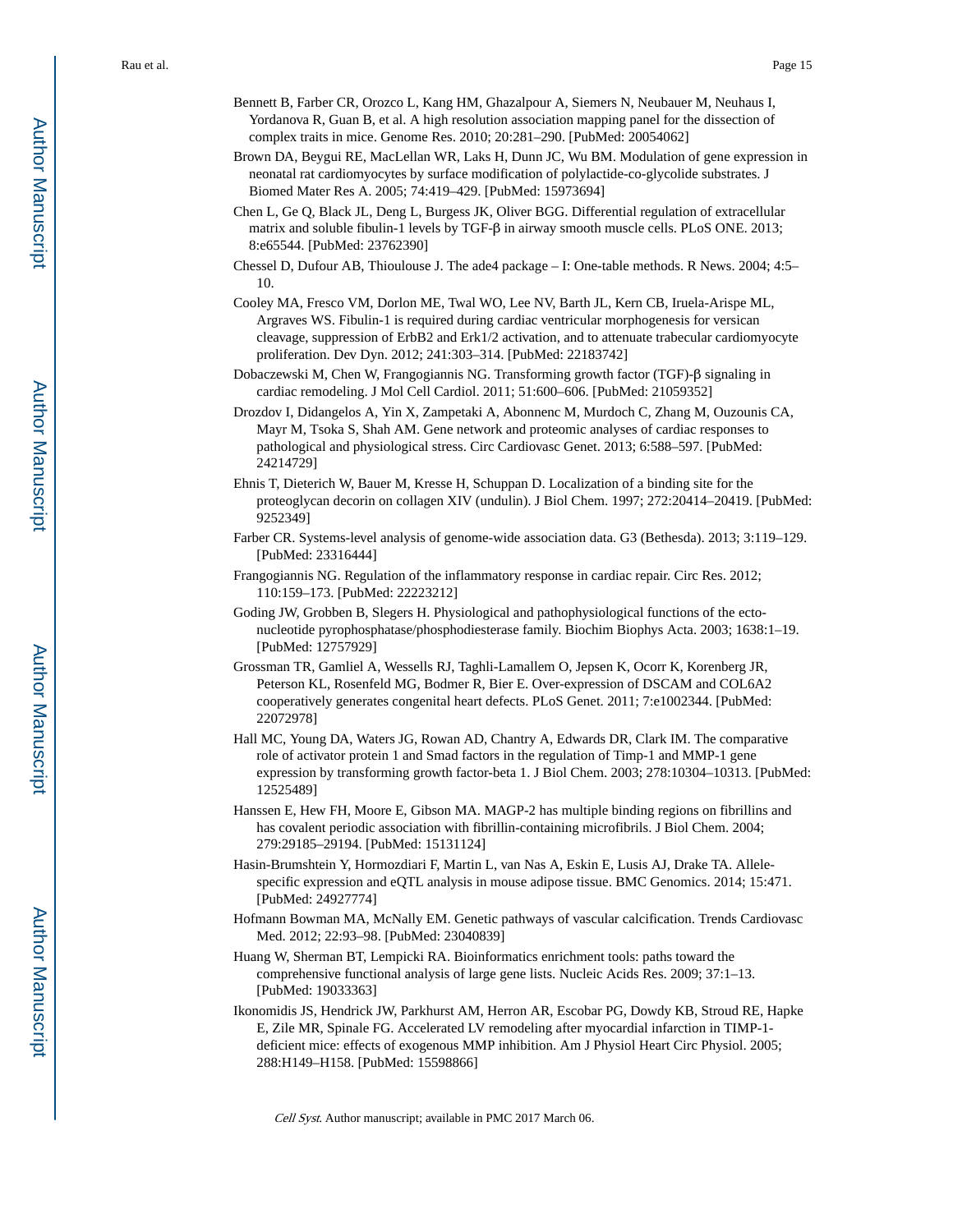- Jinnin M, Ihn H, Asano Y, Yamane K, Trojanowska M, Tamaki K. Tenascin-C upregulation by transforming growth factor-beta in human dermal fibroblasts involves Smad3, Sp1, and Ets1. Oncogene. 2004; 23:1656–1667. [PubMed: 15001984]
- Johnson WE, Li C, Rabinovic A. Adjusting batch effects in microarray expression data using empirical Bayes methods. Biostatistics. 2007; 8:118–127. [PubMed: 16632515]
- Kang HM, Zaitlen NA, Wade CM, Kirby A, Heckerman D, Daly MJ, Eskin E. Efficient control of population structure in model organism association mapping. Genetics. 2008; 178:1709–1723. [PubMed: 18385116]
- Kessler-Icekson G, Schlesinger H, Freimann S, Kessler E. Expression of procollagen C-proteinase enhancer-1 in the remodeling rat heart is stimulated by aldosterone. Int J Biochem Cell Biol. 2006; 38:358–365. [PubMed: 16300990]
- Kuroda J, Ago T, Matsushima S, Zhai P, Schneider MD, Sadoshima J. NADPH oxidase 4 (Nox4) is a major source of oxidative stress in the failing heart. Proc Natl Acad Sci USA. 2010; 107:15565– 15570. [PubMed: 20713697]
- Langfelder P, Horvath S. WGCNA: an R package for weighted correlation network analysis. BMC Bioinformatics. 2008; 9:559. [PubMed: 19114008]
- Li J, Wei H, Chesley A, Moon C, Krawczyk M, Volkova M, Ziman B, Margulies KB, Talan M, Crow MT, Boheler KR. The proangiogenic cytokine pleiotrophin potentiates cardiomyocyte apoptosis through inhibition of endogenous AKT/PKB activity. J Biol Chem. 2007; 282:34984–34993. [PubMed: 17925408]
- Lusis AJ, Seldin MM, Allayee H, Bennett BJ, Civelek M, Davis RC, Eskin E, Farber CR, Hui S, Mehrabian M, et al. The Hybrid Mouse Diversity Panel: a resource for systems genetics analyses of metabolic and cardiovascular traits. J Lipid Res. 2016; 57:925–942. [PubMed: 27099397]
- McNally EM, Barefield DY, Puckelwartz MJ. The genetic landscape of cardiomyopathy and its role in heart failure. Cell Metab. 2015; 21:174–182. [PubMed: 25651172]
- Messaoudi S, Zhang AD, Griol-Charhbili V, Escoubet B, Sadoshima J, Farman N, Jaisser F. The epidermal growth factor receptor is involved in angiotensin II but not aldosterone/salt-induced cardiac remodelling. PLoS ONE. 2012; 7:e30156. [PubMed: 22291909]
- Miljkovic-Licina M, Hammel P, Garrido-Urbani S, Bradfield PF, Szepetowski P, Imhof BA. Sushi repeat protein X-linked 2, a novel mediator of angiogenesis. FASEB J. 2009; 23:4105–4116. [PubMed: 19667118]
- Miljkovic-Licina M, Hammel P, Garrido-Urbani S, Lee BPL, Meguenani M, Chaabane C, Bochaton-Piallat ML, Imhof BA. Targeting olfactomedin-like 3 inhibits tumor growth by impairing angiogenesis and pericyte coverage. Mol Cancer Ther. 2012; 11:2588–2599. [PubMed: 23002094]
- Moali C, Font B, Ruggiero F, Eichenberger D, Rousselle P, François V, Oldberg A, Bruckner-Tuderman L, Hulmes DJS. Substrate-specific modulation of a multisubstrate proteinase. Cterminal processing of fibrillar procollagens is the only BMP-1-dependent activity to be enhanced by PCPE-1. J Biol Chem. 2005; 280:24188–24194. [PubMed: 15834133]
- Moreno-Moral A, Mancini M, D'Amati G, Camici P, Petretto E. Transcriptional network analysis for the regulation of left ventricular hypertrophy and microvascular remodeling. J Cardiovasc Transl Res. 2013; 6:931–944. [PubMed: 23929067]
- Nishioka T, Onishi K, Shimojo N, Nagano Y, Matsusaka H, Ikeuchi M, Ide T, Tsutsui H, Hiroe M, Yoshida T, Imanaka-Yoshida K. Tenascin-C may aggravate left ventricular remodeling and function after myocardial infarction in mice. Am J Physiol Heart Circ Physiol. 2010; 298:H1072– H1078. [PubMed: 20081106]
- Nygaard V, Rødland EA. Methods that remove batch effects while retaining group differences may lead to exaggerated confidence in downstream analyses. Biostatistics. 2016; 17:29–39. [PubMed: 26272994]
- Parkkinen JA, Kaski S. Searching for functional gene modules with interaction component models. BMC Syst Biol. 2010; 4:4. [PubMed: 20100324]
- Porter S, Clark IM, Kevorkian L, Edwards DR. The ADAMTS metalloproteinases. Biochem J. 2005; 386:15–27. [PubMed: 15554875]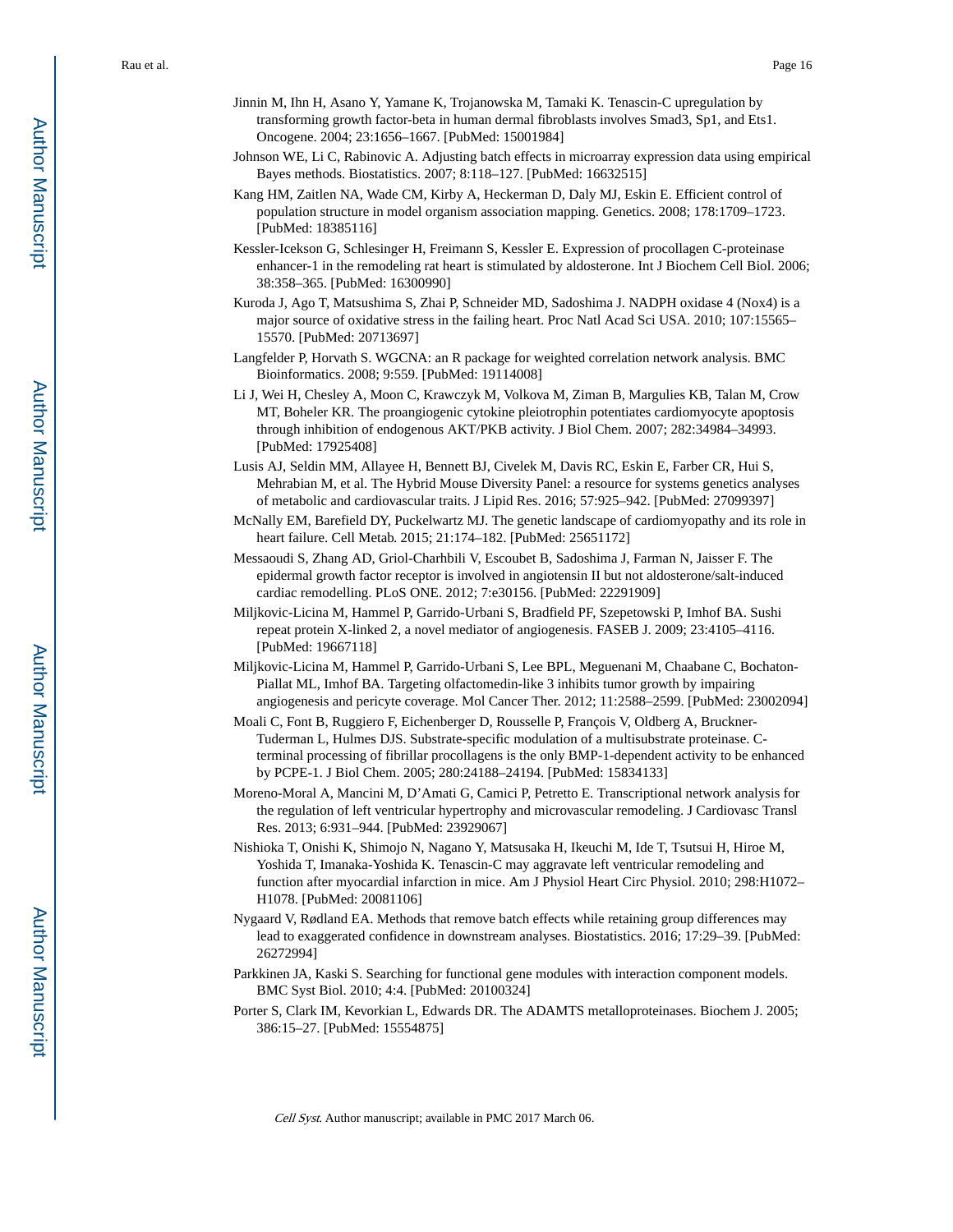- Rau CD, Wisniewski N, Orozco LD, Bennett B, Weiss J, Lusis AJ. Maximal information component analysis: a novel non-linear network analysis method. Front Genet. 2013; 4:28. [PubMed: 23487572]
- Rau CD, Lusis AJ, Wang Y. Genetics of common forms of heart failure: challenges and potential solutions. Curr Opin Cardiol. 2015a; 30:222–227. [PubMed: 25768955]
- Rau CD, Wang J, Avetisyan R, Romay MC, Martin L, Ren S, Wang Y, Lusis AJ. Mapping genetic contributions to cardiac pathology induced by beta-adrenergic stimulation in mice. Circ Cardiovasc Genet. 2015b; 8:40–49. [PubMed: 25480693]
- Rau CD, Parks B, Wang Y, Eskin E, Simecek P, Churchill GA, Lusis AJ. High-density genotypes of inbred mouse strains: improved power and precision of association mapping. G3 (Bethesda). 2015c; 5:2021–2026. [PubMed: 26224782]
- Reshef DN, Reshef YA, Finucane HK, Grossman SR, McVean G, Turnbaugh PJ, Lander ES, Mitzenmacher M, Sabeti PC. Detecting novel associations in large data sets. Science. 2011; 334:1518–1524. [PubMed: 22174245]
- Smyth, GK. limma: linear models for microarray data. In: Gentleman, R.Irizarry, W., Huber, W., editors. Bioinformatics and Computational Biology Solutions Using R and Bioconductor. New York: Springer; 2005. p. 397-420.
- Talior-Volodarsky I, Connelly KA, Arora PD, Gullberg D, McCulloch CA. α11 integrin stimulates myofibroblast differentiation in diabetic cardiomyopathy. Cardiovasc Res. 2012; 96:265–275. [PubMed: 22869616]
- Tanaka K, Arao T, Maegawa M, Matsumoto K, Kaneda H, Kudo K, Fujita Y, Yokote H, Yanagihara K, Yamada Y, et al. SRPX2 is overexpressed in gastric cancer and promotes cellular migration and adhesion. Int J Cancer. 2009; 124:1072–1080. [PubMed: 19065654]
- Tao G, Levay AK, Gridley T, Lincoln J. Mmp15 is a direct target of Snai1 during endothelial to mesenchymal transformation and endocardial cushion development. Dev Biol. 2011; 359:209–221. [PubMed: 21920357]
- Tao G, Levay AK, Peacock JD, Huk DJ, Both SN, Purcell NH, Pinto JR, Galantowicz ML, Koch M, Lucchesi PA, et al. Collagen XIV is important for growth and structural integrity of the myocardium. J Mol Cell Cardiol. 2012; 53:626–638. [PubMed: 22906538]
- Tillet E, Wiedemann H, Golbik R, Pan TC, Zhang RZ, Mann K, Chu ML, Timpl R. Recombinant expression and structural and binding properties of alpha 1(VI) and alpha 2(VI) chains of human collagen type VI. Eur J Biochem. 1994; 221:177–185. [PubMed: 8168508]
- Tortorella MD, Malfait F, Barve RA, Shieh HS, Malfait AM. A review of the ADAMTS family, pharmaceutical targets of the future. Curr Pharm Des. 2009; 15:2359–2374. [PubMed: 19601837]
- Wang JJC, Rau C, Avetisyan R, Ren S, Romay MC, Stolin G, Gong KW, Wang Y, Lusis AJ. Genetic dissection of cardiac remodeling in an isoproterenol-induced heart failure mouse model. PLoS Genet. 2016; 12:e1006038. [PubMed: 27385019]
- Wheeler FC, Tang H, Marks OA, Hadnott TN, Chu PL, Mao L, Rockman HA, Marchuk DA. Tnni3k modifies disease progression in murine models of cardiomyopathy. PLoS Genet. 2009; 5:e1000647. [PubMed: 19763165]
- Xuan W, Liao Y, Chen B, Huang Q, Xu D, Liu Y, Bin J, Kitakaze M. Detrimental effect of fractalkine on myocardial ischaemia and heart failure. Cardiovasc Res. 2011; 92:385–393. [PubMed: 21840883]
- Yan F, Wang Y, Wu X, Peshavariya HM, Dusting GJ, Zhang M, Jiang F. Nox4 and redox signaling mediate TGF-β-induced endothelial cell apoptosis and phenotypic switch. Cell Death Dis. 2014; 5:e1010. [PubMed: 24457954]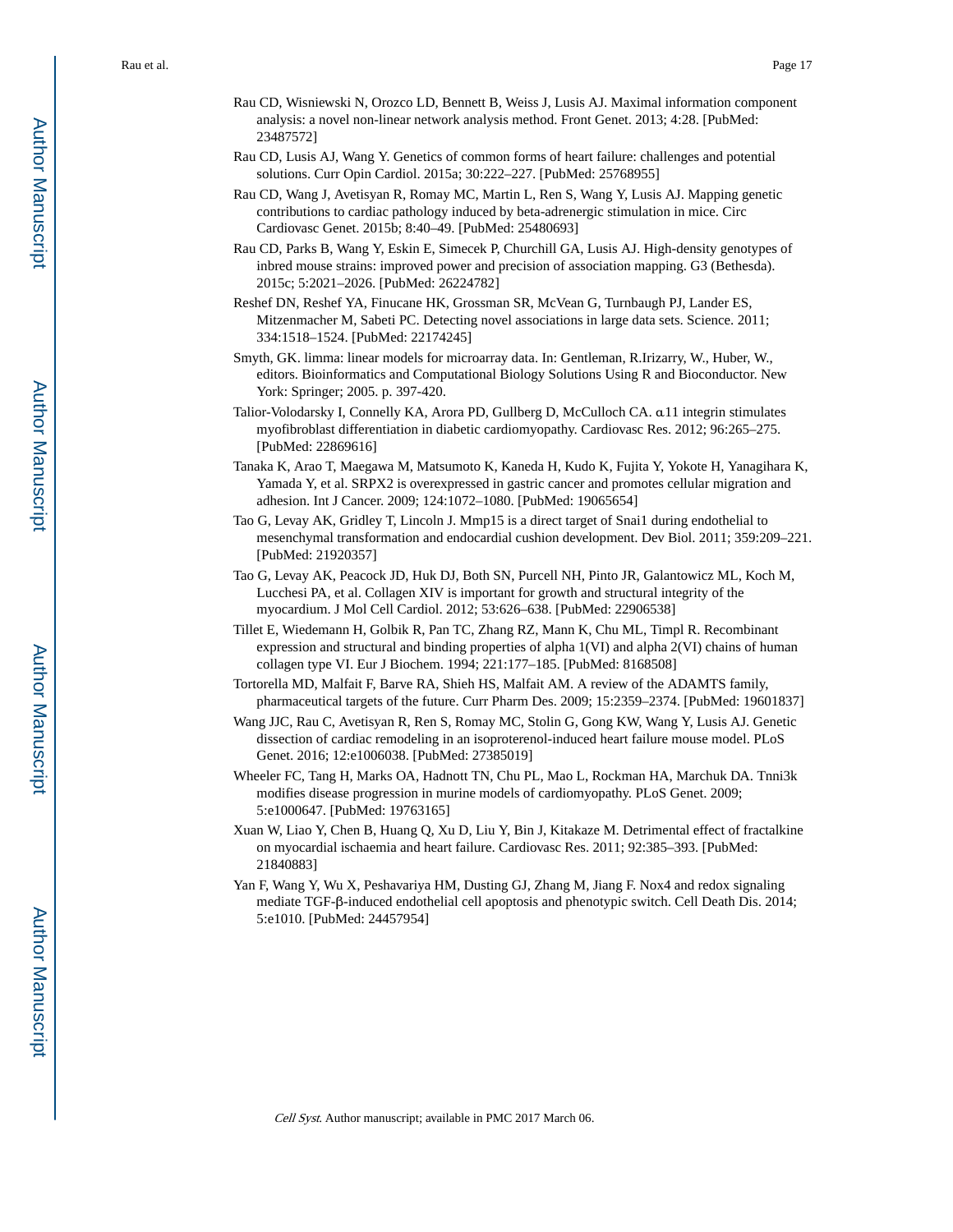# **Highlights**

- **•** Co-expression networks were created from heart transcriptomes of 100 mouse strains
- **•** A module was identified that strongly correlated to heartfailure-related traits
- The NEO algorithm identified *Adamts2* as an important driver of the module
- **•** In vitro studies demonstrated that Adamts2 is a regulator of cardiac hypertrophy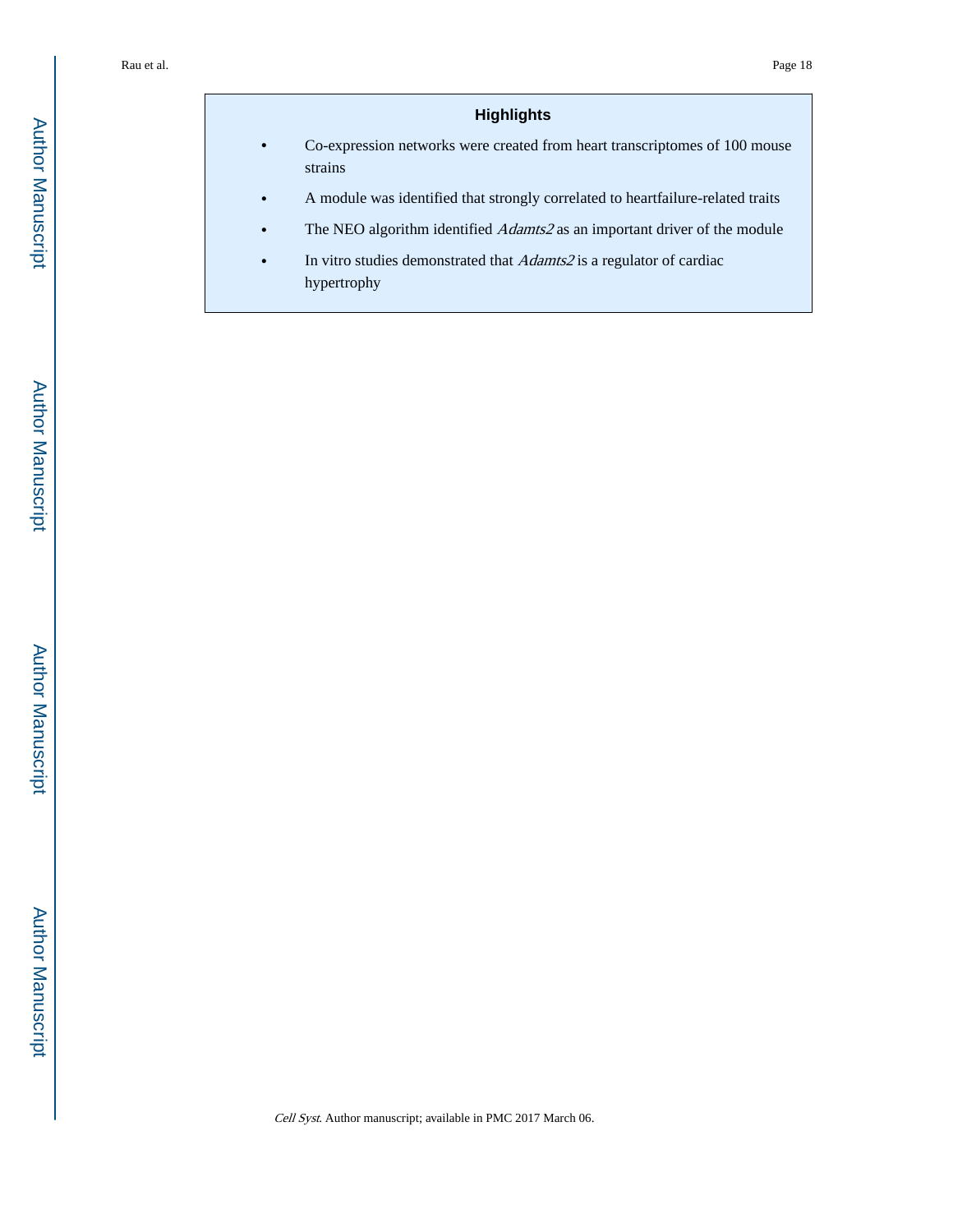

**Figure 1. Visualization, Functional Enrichment, and Trait Correlations of the Treated Left Ventricular Gene Co-expression Network**

(A) 8126 transcripts were arranged into 20 distinct modules by the network construction algorithm MICA. For the ease of visualization, only probes with a module membership of greater than 50% in a module (4,392) were included, and probes with a module membership of over 50% in module 9 (2,783) were removed, as they tended to mask the relationships between the genes in the smaller modules. Circles (nodes) represent transcripts, and lines (edges) represent significant (MI score > 0.35) relationships between nodes. Probes are arranged by correlation strength where shorter distances indicate high correlation. Node color indicates maximal module membership. The groups of transcripts corresponding to each module were analyzed using DAVID to identify any significant enrichment for biological processes. The most significant biological processes for that particular module has been labeled in the color corresponding to the module.

(B) A weighted PCA algorithm was used to calculate the first weighted principal component of each module. These weighted first principal components were then correlated to the HFrelated phenotypes. Strength of correlation is indicated by color, while the p value of the correlation is printed within each box. EF, ejection fraction; FFA, free fatty acid; FS, fractional shortening.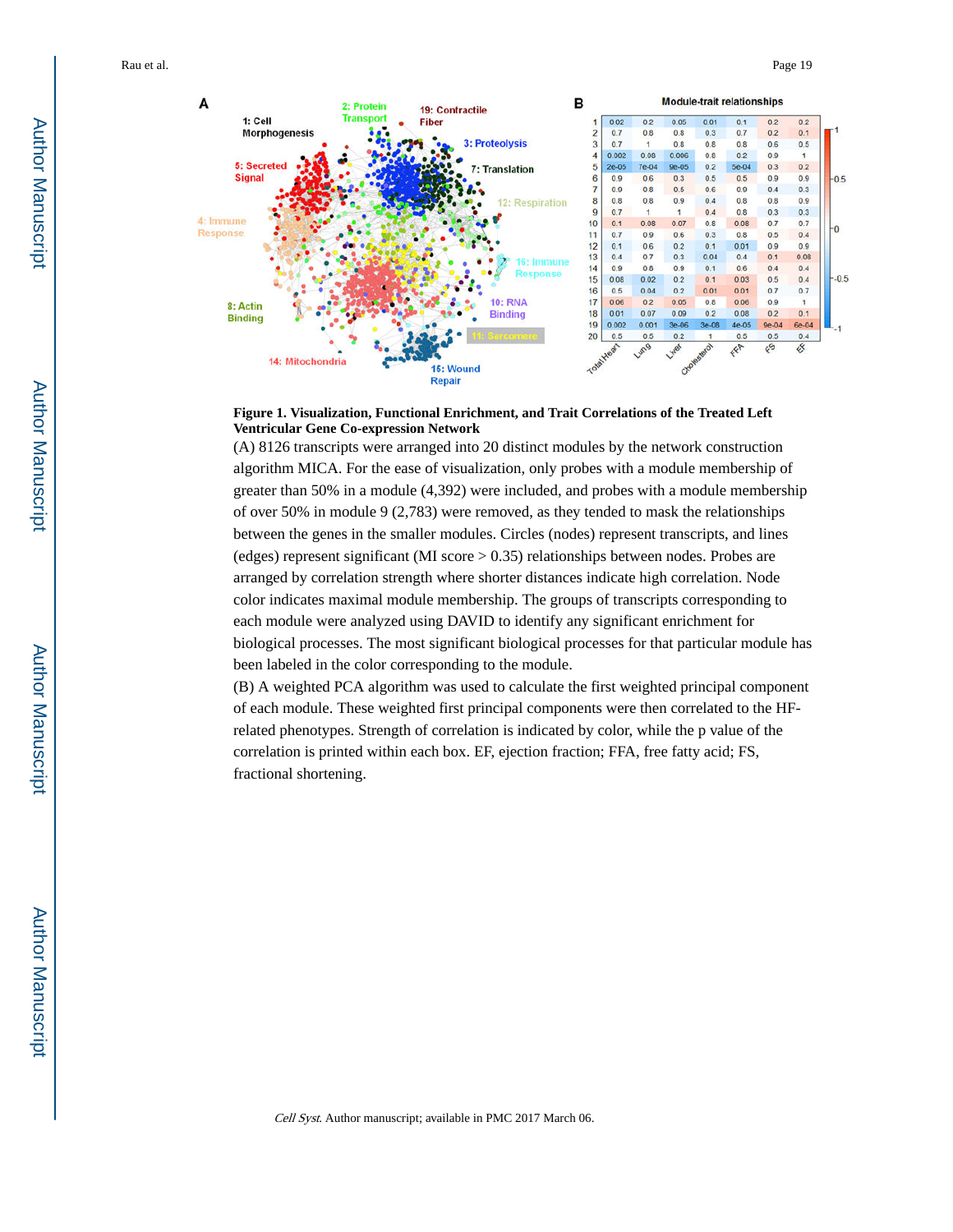



(A) 309 probes contain a maximal membership in module 5. To examine the most important genes in the module, only those 47 probes (42 genes) that possess a module membership of 70% or greater (the "core" module) are shown. Diamonds indicate genes that have been previously implicated in heart disease. The color of the diamonds and circles indicate GO category membership, with blue indicating glycoprotein, red indicating signaling, green indicating extracellular region, and gray indicating no significant GO category membership. (B) A schematic depicting the way in which the NEO algorithm uses genetic markers (indicated with an S) as anchors to infer directionality between two genes (indicated with an A and B).

(C) Module 5 after NEO. 44 probes of the module, representing 93.6% of the core module, showed at least one edge with significant inferred directionality. Circles indicate the nodes, while arrows indicate the inferred directionality by NEO between two nodes. Node color indicates the percentage of edges with inferred directions to or from the node, with green indicating 75% or greater inferred edges originating from the node, yellow indicating a roughly equal percentage of edges originating from and traveling to the node, and red indicating that 75% or greater of the edges originating from another node.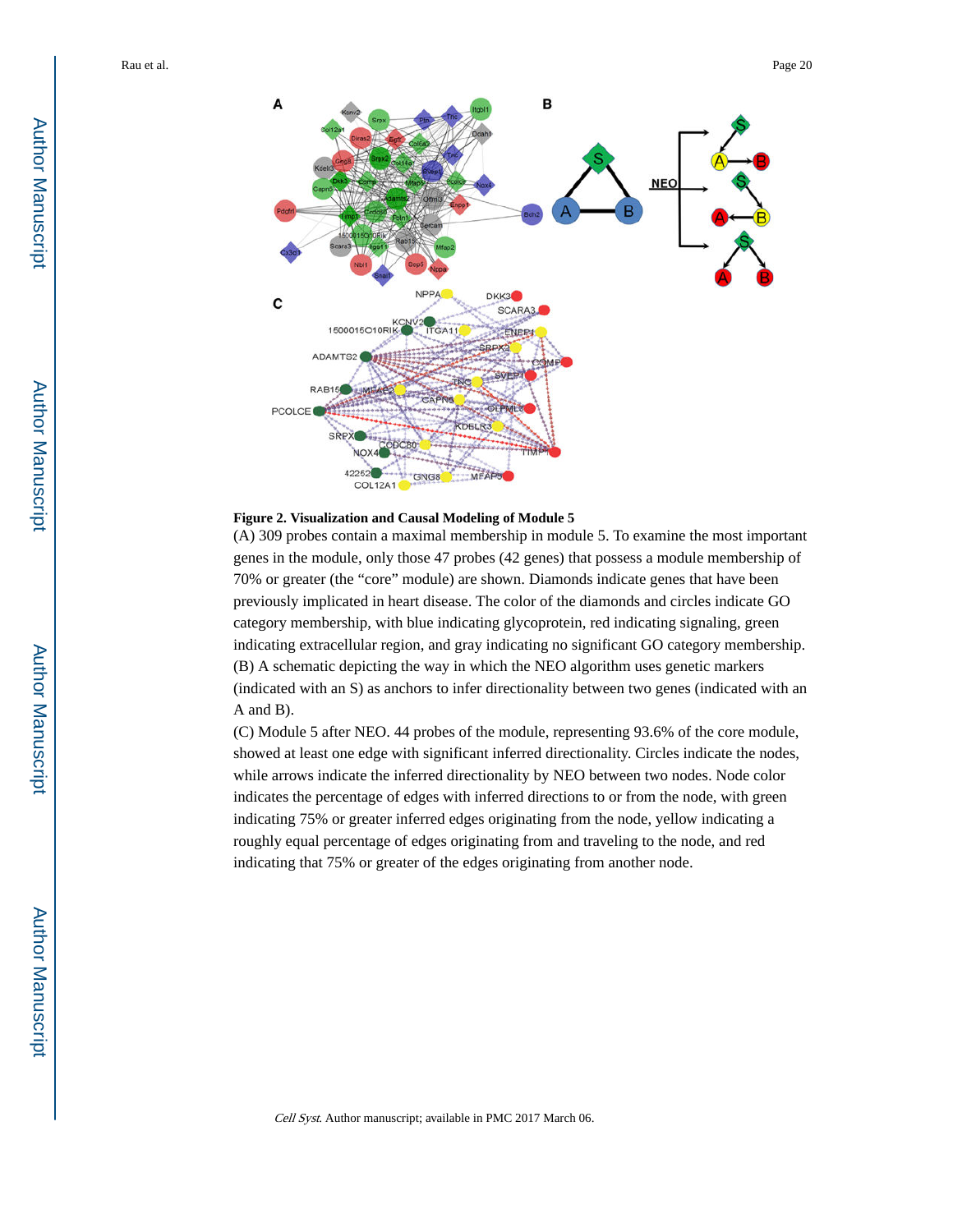

**Figure 3.** *Adamts2* **Alters the Expression of Module-5 Genes in Cardiomyocytes** (A–H) NRVMs were transfected with either control siRNA or Adamts2 siRNA. Following overnight transfection, NRVMs were treated with isoproterenol (60 μM)-containing media for 48 hr. mRNA levels were quantified using qRT-PCR. Plots show average  $\pm$  SEM. n = 9. \*p  $0.05;$  \*\*p  $0.01;$  \*\*\*p  $0.001$ .